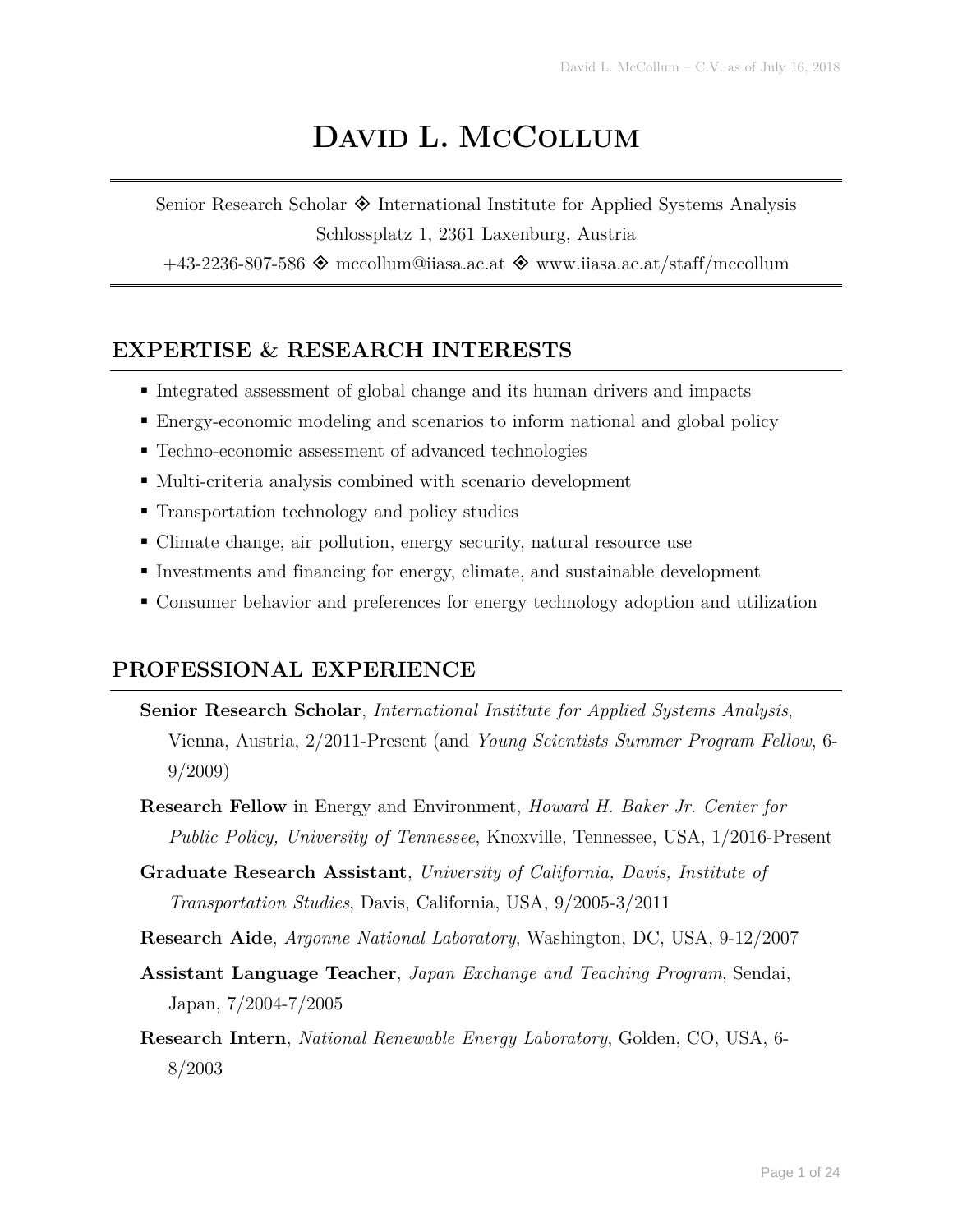#### **EDUCATION**

#### **University of California, Davis**, Davis, CA, USA

Ph.D., Transportation Technology & Policy (2011)

M.S., Agricultural & Resource Economics (2008)

M.S., Transportation Technology & Policy (2007)

**The University of Tennessee (UT)**, Knoxville, TN, USA

B.S., Chemical Engineering, Chemistry minor (2004), *summa cum laude and University Honors Scholar*

**Ajou University**, Suwon, South Korea (study abroad, 2002)

#### **PEER-REVIEWED PUBLICATIONS**

- **McCollum, D.L.**, C. Wilson, M. Bevione, S. Carrara, O.Y. Edelenbosch, J. Emmerling, C. Guivarch, P. Karkatsoulis, I. Keppo, V. Krey, Z. Lin, E. Ó Broin, L. Paroussos, H. Pettifor, K. Ramea, K. Riahi, F. Sano, B.S. Rodriguez, and D.P. van Vuuren, 2018. "Interaction of consumer preferences and climate policies in the global transition to low-carbon vehicles," *Nature Energy*, doi: 10.1038/s41560-018- 0195-z.
- Nilsson, M., E. Chisholm, D. Griggs, P. Howden-Chapman, **D. McCollum**, P. Messerli, B. Neumann, A.-S. Stevance, M. Visbeck, and M. Stafford-Smith, 2018. "Mapping interactions between the sustainable development goals: lessons learned and ways forward," *Sustainability Science*, doi: 10.1007/s11625-018-0604-z.
- **McCollum, D.L.**, W. Zhou, C. Bertram, H.-S. de Boer, V. Bosetti, S. Busch, J. Després, L. Drouet, J. Emmerling, M. Fay, O. Fricko, S. Fujimori, M. Gidden, M. Harmsen, D. Huppmann, G. Iyer, V. Krey, E. Kriegler, C. Nicolas, S. Pachauri, S. Parkinson, M. Poblete-Cazenave, P. Rafaj, N. Rao, J. Rozenberg, A. Schmitz, W. Schoepp, D. van Vuuren, and K. Riahi, 2018. "Energy investment needs for fulfilling the Paris Agreement and achieving the Sustainable Development Goals," *Nature Energy*, Vol. 3, 589-599.
- Grubler, A., C. Wilson, N. Bento, B. Boza-Kiss, V. Krey, **D.L. McCollum**, N.D. Rao, K. Riahi, J. Rogelj, S. De Stercke, J. Cullen, S. Frank, O. Fricko, F. Guo, M.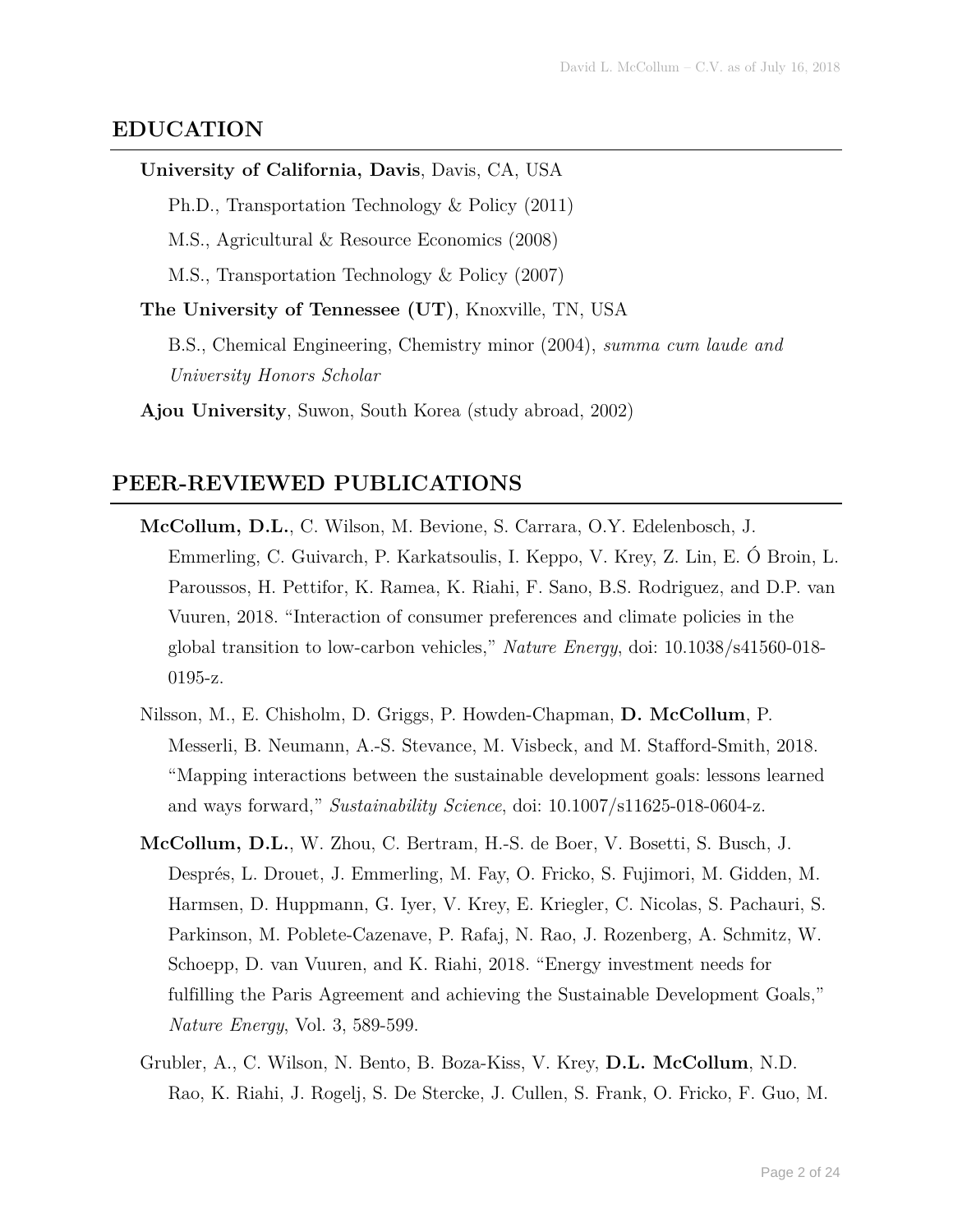Gidden, P. Havlík, D. Huppmann, G. Kiesewetter, P. Rafaj, W. Schoepp, and H. Valin, 2018. "A Low Energy Demand Scenario for Meeting the 1.5°C Target and Sustainable Development Goals without Negative Emission Technologies," *Nature Energy*, Vol. 3, 515-527.

- **McCollum, D.L.**, L. Gomez Echeverri, S. Busch, S. Pachauri, S. Parkinson, J. Rogelj, V. Krey, J. Minx, M. Nilsson, A.S. Stevance, and K. Riahi, 2018. "Connecting the Sustainable Development Goals by their energy inter-linkages," *Environmental Research Letters*, Vol. 1, Number 3.
- Jewell, J., **D. McCollum**, J. Emmerling, C. Bertram, D.E.H.J. Gernaat, V. Krey, L. Paroussos, L. Berger, K. Fragkiadakis, I. Keppo, N.S. Failali, M. Tavoni, D. van Vuuren, V. Vinichenko, and K. Riahi, 2018. "Limited emission reductions from fuel subsidy removal except in energy exporting regions," *Nature*, 554: 229-233.
- **McCollum, D.**, L. Gomez Echeverri, K. Riahi, and S. Parkinson, 2017. "SDG7: Ensure Access to Affordable, Reliable, Sustainable and Modern Energy for All", In: *A guide to SDG interactions: from science to implementation*. Eds. Griggs, D.J., M. Nilsson, A.S. Stevance, and **D. McCollum**, pp. 127-173 International Council for Science, Paris. doi: 10.24948/2017.01.
- **McCollum, D.L.**, C. Wilson, H. Pettifor, K. Ramea, V. Krey, K. Riahi, C. Bertram, Z. Lin, Z., O.Y. Edelenbosch, and S. Fujisawa, 2017, "Improving the behavioral realism of global integrated assessment models: An application to consumers' vehicle choices," *Transportation Research Part D: Transport and Environment* 55: 322-342.
- van Vuuren D.P., O.Y. Edelenbosch, **D. McCollum**, and K. Riahi, 2017. "A special issue on model-based long-term transport scenarios: Model comparison and new methodological developments to improve energy and climate policy analysis," *Transportation Research Part D: Transport and Environment* 55: 277-280.
- Edelenbosch, O.Y., D.P. van Vuuren, C. Bertram, S. Carrara, J. Emmerling, H. Daly, A. Kitous, **D.L. McCollum**, and N. Saadi Failali, 2017. "Transport fuel demand responses to fuel price and income projections: Comparison of integrated assessment models," *Transportation Research Part D: Transport and Environment* 55: 310-321.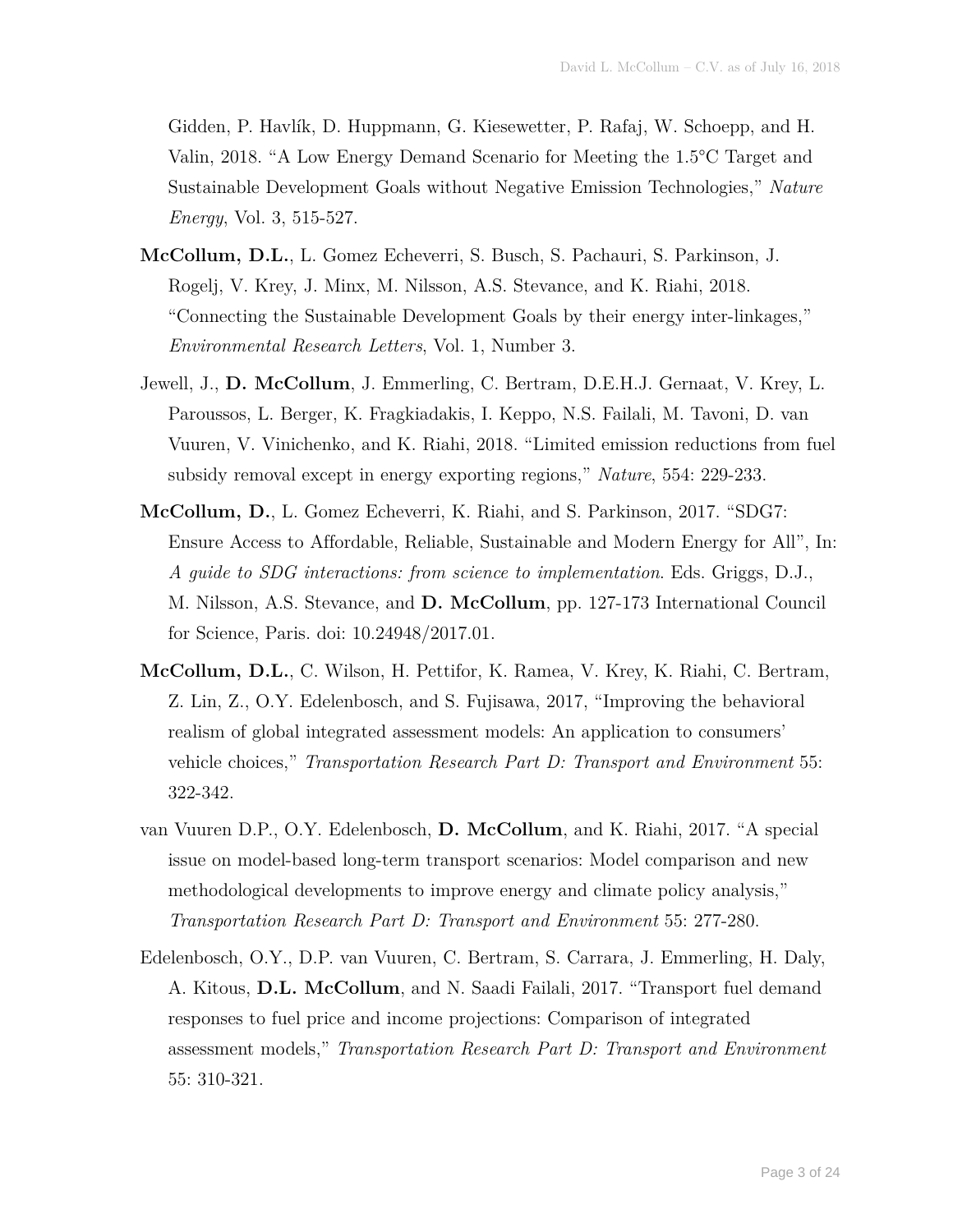- Yeh, S., G.S. Mishra, L. Fulton, P. Kyle, **D.L. McCollum**, J. Miller, P. Cazzola, and J. Teter, 2017. "Detailed assessment of global transport-energy models' structures and projections," *Transportation Research Part D: Transport and Environment* 55: 294-309.
- Edelenbosch, O.Y., **D.L. McCollum**, D.P. van Vuuren, C. Bertram, S. Carrara, H. Daly, S. Fujimori, A. Kitous, P. Kyle, E. Ó Broin, P. Karkatsoulis , and F. Sano, 2017. "Decomposing passenger transport futures: comparing results of global integrated assessment models," *Transportation Research Part D: Transport and Environment* 55: 281-293.
- Pettifor, H., C. Wilson, **D.L. McCollum**, and O.Y. Edelenbosch, 2017. "Modelling social influence and cultural variation in global low-carbon vehicle transitions", *Global Environmental Change* 47: 76-87.
- Gambhir, A., L. Drouet, **D. McCollum**, T. Napp, D. Bernie, A. Hawkes, O. Fricko, P. Havlik, K. Riahi, V. Bosetti, and Jason Lowe, 2017. "Assessing the Feasibility of Global Long-Term Mitigation Scenarios", *Energies* 10 (1): e89.
- Fricko, O., P. Havlik, J. Rogelj, Z. Klimont, M. Gusti, N. Johnson, P. Kolp, M. Strubegger, H. Valin, M. Amann, T. Ermolieva, N. Forsell, M. Herrero, C. Heyes, G. Kindermann, V. Krey, **D. McCollum**, M. Obersteiner, S. Pachauri, S. Rao, E. Schmid, W. Schöpp, and K. Riahi, 2017, "The marker quantification of the Shared Socioeconomic Pathway 2: A middle-of-the-road scenario for the 21st century," *Global Environmental Change* 42: 251-267.
- **McCollum, D.L.**, J. Jewell, V. Krey, M. Bazilian, M. Fay, and K. Riahi, 2016, "Quantifying uncertainties influencing the long-term impacts of oil prices on energy markets and carbon emissions," *Nature Energy*, Vol. 1, Issue 6, Article number: 16077.
- Jewell, J., V. Vinichenko, **D. McCollum**, N. Bauer, K. Riahi, T. Aboumahboub, O. Fricko, M. Harmsen, T. Kober, V. Krey, G. Marangoni, M. Tavoni, D.P. van Vuuren, B. van der Zwaan, and A. Cherp, 2016, "Comparison and interactions between the long-term pursuit of energy independence and climate policies," *Nature Energy*, Vol. 1, Issue 6, Article number: 16073.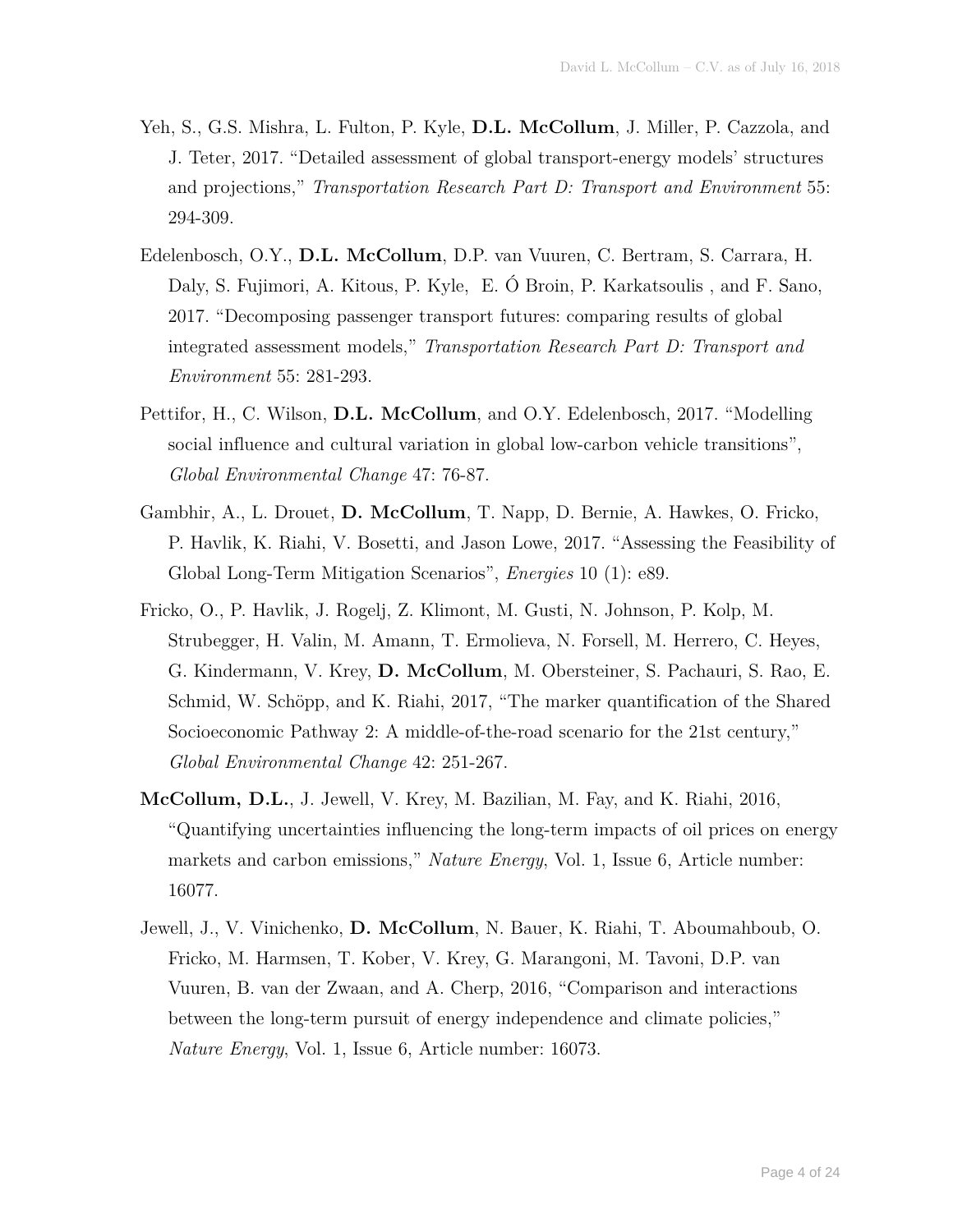- Cameron, C., S. Pachauri, N. Rao, **D. McCollum**, J. Rogelj, and K. Riahi, 2016, "Policy tradeoffs between climate mitigation and clean cook stove access in South Asia," *Nature Energy*, Vol. 1, Issue 1, Article number: 15010.
- Smith, P., S.J. Davis, F. Creutzig, S. Fuss, J. Minx, B. Gabrielle, E. Kato, R.B. Jackson, A. Cowie, E. Kriegler, D.P. van Vuuren, J. Rogelj, P. Ciais, J. Milne, J.G. Canadell, **D. McCollum**, G. Peters, R. Andrew, V. Krey, G. Shrestha, P. Friedlingstein, T. Gasser, A. Grübler, W.K. Heidug, M. Jonas, C.D. Jones, F. Kraxner, E. Littleton, J. Lowe, J. Roberto Moreira, N. Nakicenovic, M. Obersteiner, A. Patwardhan, M. Rogner, E. Rubin, A. Sharifi, A. Torvanger, Y. Yamagata, J. Edmonds, and C. Yongsung, 2016, "Biophysical and economic limits to negative CO2 emissions," *Nature Climate Change*, Vol. 6, Issue 1, 42-50.
- von Stechow, C., J.C. Minx, K. Riahi, J. Jewell, **D. McCollum**, M.W. Callaghan, C. Bertram, G. Luderer, and G. Baiocchi, 2016, "2°C and SDGs: united they stand, divided they fall?," *Environmental Research Letters*, Vol. 11, Issue 3, 034022.
- Creutzig, F., P. Jochem, O.Y. Edelenbosch, L. Mattauch, D.P. van Vuuren, **D. McCollum**, and J. Minx, 2015, "Transport: A roadblock to climate change mitigation?," *Science*, Vol. 350, Issue 6263, 911-912.
- von Stechow, C., **D. McCollum**, K. Riahi, J.C. Minx, E. Kriegler, D.P. van Vuuren, J. Jewell, C. Robledo-Abad, E. Hertwich, M. Tavoni, S. Mirasgedis, O. Lah, J. Roy, Y. Mulugetta, N.K. Dubash, J. Bollen, D. ürge-Vorsatz, and O. Edenhofer, 2015, "Integrating Global Climate Change Mitigation Goals with Other Sustainability Objectives: A Synthesis," *Annual Review of Environment and Resources*, Vol. 40, 363-394.
- van Sluisveld, M.A.E., J.H.M. Harmsen, N. Bauer, **D.L. McCollum**, K. Riahi, M. Tavoni, D.P. van Vuuren, C. Wilson, and B. van der Zwaan, 2015, "Comparing future patterns of energy system change in 2 °C scenarios with historically observed rates of change," *Global Environmental Change*, Vol. 35, 436-449.
- Lucas, P., J. Nielsen, K. Calvin, **D.L. McCollum**, G. Marangoni, J. Strefler, B.C.C. van der Zwaan, and D.P. van Vuuren, 2015, "Future energy system challenges for Africa: Insights from Integrated Assessment Models," *Energy Policy*, Vol. 86, 705- 717.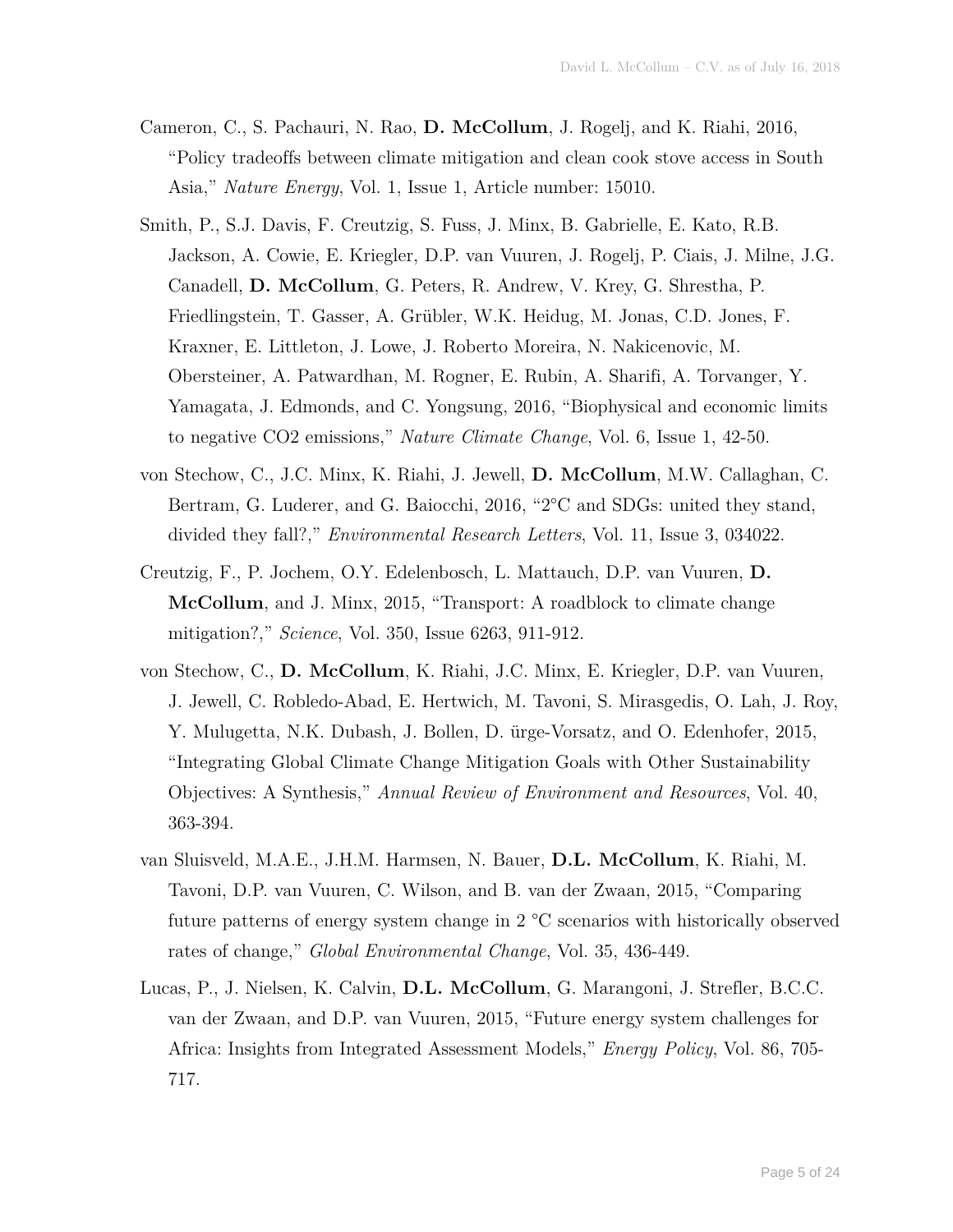- Kriegler, E., K. Riahi, N. Bauer, V.J. Schwanitz, N. Petermann, V. Bosetti, A. Marcucci, S. Otto, L. Paroussos, S. Rao-Skirbekk, T. Arroyo Currás, S. Ashina, J. Bollen, J. Eom, M. Hamdi-Cherif, T. Longden, A. Kitous, A. Méjean, F. Sano, M. Schaeffer, K. Wada, P. Capros, D.P. van Vuuren, O. Edenhofer, C. Bertram, R. Bibas, J. Edmonds, N. Johnson, V. Krey, G. Luderer, **D. McCollum**, and K. Jiang, 2015, "A short note on integrated assessment modeling approaches: Rejoinder to the review of 'Making or breaking climate targets — The AMPERE study on staged accession scenarios for climate policy'," *Technological Forecasting and Social Change*, Vol. 99, 273-276.
- Lehtveer, M., M. Makowski, F. Hedenus, **D. McCollum**, M. Strubegger, 2015, "Multi-criteria analysis of nuclear power in the global energy system: Assessing trade-offs between simultaneously attainable economic, environmental and social goals," *Energy Strategy Reviews*, Vol. 8, 45-55.
- Rogelj, J., A. Reisinger, **D.L. McCollum**, R. Knutti, K. Riahi, and M. Meinshausen, 2015, "Mitigation choices impact carbon budget size compatible with low temperature goals," *Environmental Research Letters*, Vol. 10, 075003.
- Tavoni, M., E. Kriegler, K. Riahi, D.P. van Vuuren, T. Aboumahboub, A. Bowen, K. Calvin, E. Campiglio, T. Kober, J. Jewell, G. Luderer, G. Marangoni, **D. McCollum**, M. van Sluisveld, A. Zimmer, and B. van der Zwaan, 2015, "Post-2020 climate agreements in the major economies assessed in the light of global models," *Nature Climate Change*, Vol. 5, 119-126.
- Yang, C., S. Yeh, S. Zakerinia, K. Ramea, and **D. McCollum**, 2015, "Achieving California's 80% greenhouse gas reduction target in 2050: Technology, policy and scenario analysis using CA-TIMES energy economic systems model," *Energy Policy*, Vol. 77, 118-130.
- Riahi, K., E. Kriegler, N. Johnson, C. Bertram, M. den Elzen, J. Eom, M. Schaeffer, J. Edmonds, M. Isaac, V. Krey, T. Longden, G. Luderer, A. Méjean, **D.L. McCollum**, S. Mima, H. Turton, D.P. van Vuuren, K. Wada, V. Bosetti, P. Capros, P. Criqui, M. Hamdi-Cherif, M. Kainuma, and O. Edenhofer, 2015, "Locked into Copenhagen pledges - Implications of short-term emission targets for the cost and feasibility of long-term climate goals," *Technological Forecasting and Social Change*, Vol. 90, Part A, 8-23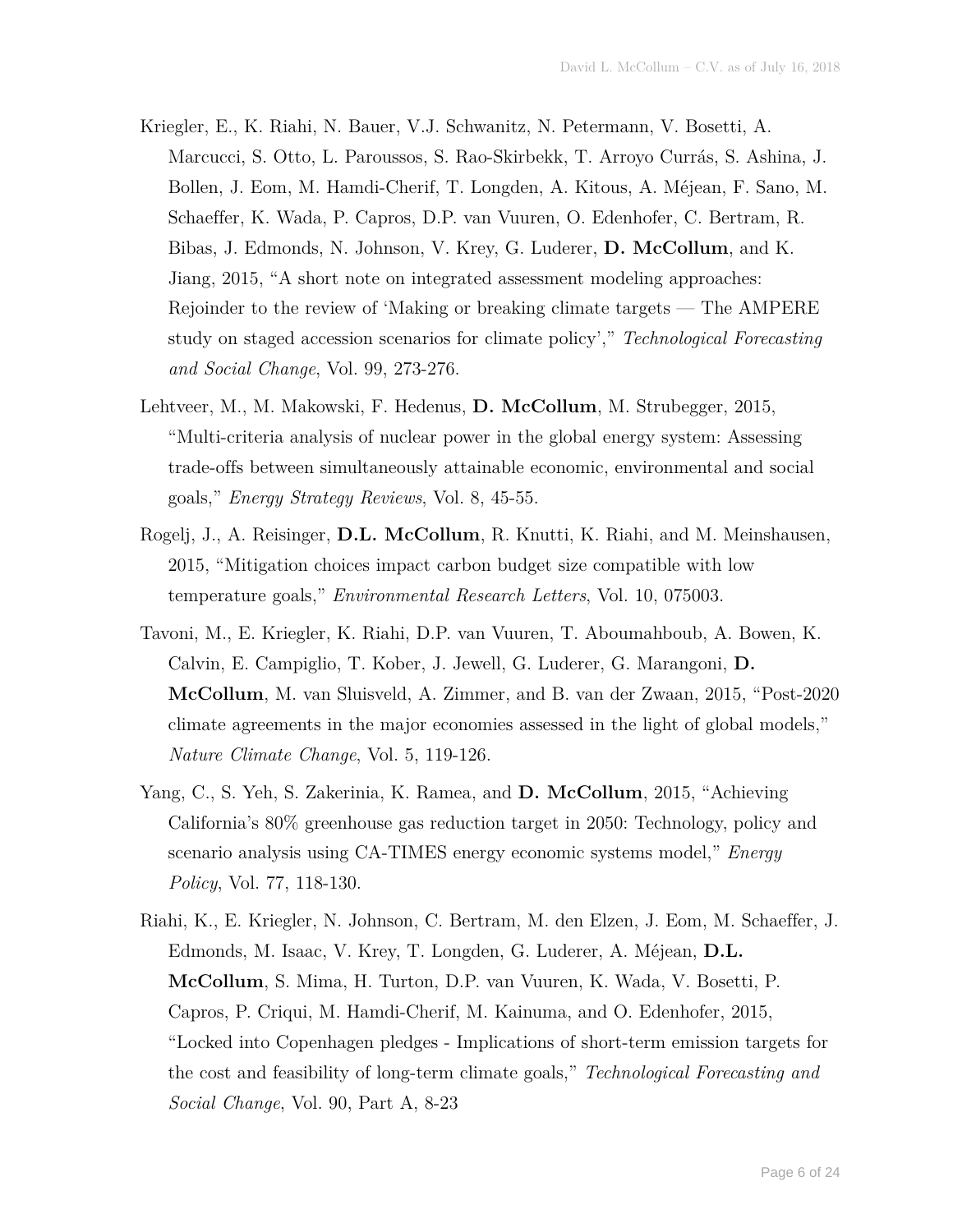- Bauer, N., V. Bosetti, M. Hamdi-Cherif, A. Kitous, **D. McCollum**, A. Méjean, S. Rao, H. Turton, L. Paroussos, S. Ashina, K. Calvin, K. Wada, and D. van Vuuren,  $2015$ , " $CO<sub>2</sub>$  emission mitigation and fossil fuel markets: Dynamic and international aspects of climate policies," *Technological Forecasting and Social Change*, Vol. 90, Part A, 243-246.
- Johnson, N., V. Krey, **D.L. McCollum**, S. Rao, K. Riahi, and J. Rogelj, 2015, "Stranded on a Low-Carbon Planet: Implications of Climate Policy for the Phaseout of Coal-based Power Plants," *Technological Forecasting and Social Change*, Vol. 90, Part A, 89-102.
- UNEP, 2014, "The Emissions Gap Report 2014," United Nations Environment Programme, Nairobi, ISBN: 978-92-807-3413-3.
- Clarke, L., K. Jiang, K. Akimoto, M. Babiker, G. Blanford, K. Fisher-Vanden, J-C Hourcade, V. Krey, E. Kriegler, A. Löschel, **D. McCollum**, S. Paltsev, S. Rose, P.R. Shukla, M. Tavoni, B. van der Zwaan, and D.P. van Vuuren, 2014, "Chapter 6 - Assessing transformation pathways", In *Climate Change 2014: Mitigation of Climate Change. IPCC Working Group III Contribution to AR5*.
- Rogelj, J., S. Rao, **D.L. McCollum**, S. Pachauri, Z. Klimont, V. Krey, and K. Riahi, 2014, "Air-pollution emission ranges consistent with the representative concentration pathways," *Nature Climate Change*, Vol. 4, 446-450.
- **McCollum, D.L.**, N. Bauer, K. Calvin, A. Kitous, and K. Riahi, 2014, "Fossil resource and energy security dynamics in conventional and carbon-constrained worlds," *Climatic Change*, Vol. 123, Issue 3, 413-426.
- **McCollum, D.L.**, V. Krey, P. Kolp, Y. Nagai, and K. Riahi, 2014, "Transport electrification: a key element for energy system transformation and climate stabilization," *Climatic Change*, Vol. 123, Issue 3, 651-664.
- **McCollum, D.L.**, Y. Nagai, K. Riahi, G. Marangoni, K. Calvin, R. Pietzcker, J. van Vliet, and B. van der Zwaan, 2013, "Energy investments under climate policy: a comparison of global models," *Climate Change Economics*, Vol. 4, Issue 4.
- Tavoni, M., E. Kriegler, T. Aboumahboub, K. Calvin, G. De Maere, J. Jewell, T. Kober, P. Lucas, G. Luderer, **D. McCollum**, G. Marangoni, K. Riahi, and D. van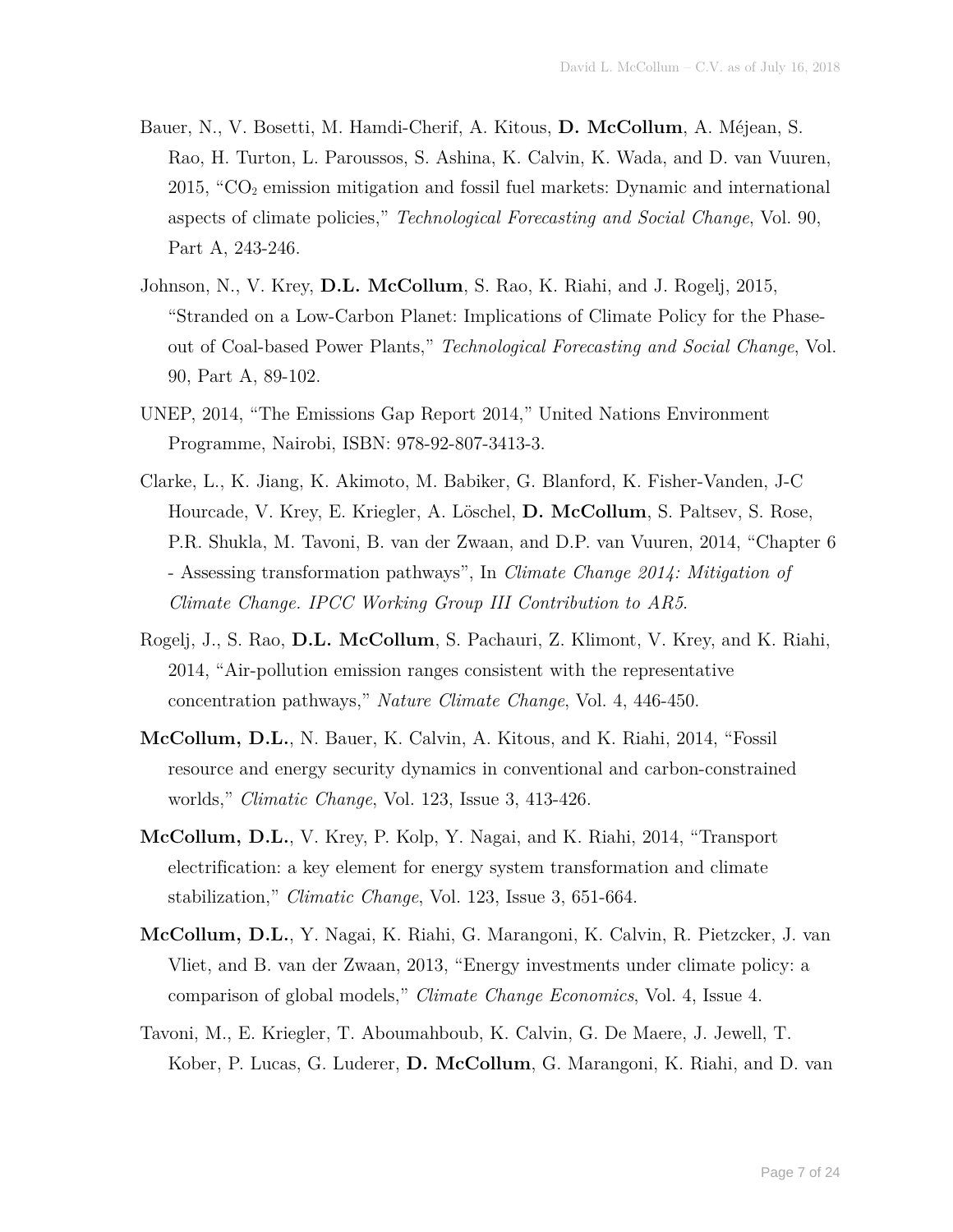Vuuren, 2013, "The distribution of the major economies' effort in the Durban platform scenarios," *Climate Change Economics*, Vol. 4, Issue 4.

- Calvin, K., M. Wise, D. Klein, **D. McCollum**, M. Tavoni, B. van der Zwaan, and D.P. van Vuuren, 2013, "A multi-model analysis of the regional and sectoral roles of bioenergy in near- and long-term CO2 emissions reduction," *Climate Change Economics*, Vol. 4, Issue 4.
- Jewell, J., A. Cherp, V. Vinichenko, N. Bauer, T. Kober, **D. McCollum**, D.P. van Vuuren, and B. van der Zwaan, 2013, "Energy security of China, India, the E.U. and the U.S. under long-term scenarios: Results from six IAMs," *Climate Change Economics*, Vol. 4, Issue 4.
- van der Zwaan, B.C.C., H. Rösler, T. Kober, T. Aboumahboub, K.V. Calvin, D.E.H.J. Gernaat, G. Marangoni, and **D. McCollum**, 2013, "A Cross-Model Comparison of Global Long-Term Technology Diffusion under a 2˚C Climate Change Control Target," *Climate Change Economics*, Vol. 4, Issue 4.
- **McCollum, D.L.**, V. Krey, K. Riahi, P. Kolp, A. Grubler, M. Makowski, and N. Nakicenovic, 2013, "Climate policies can help resolve energy security and air pollution challenges," *Climatic Change*, Vol. 119, Issue 2, 479-494.
- Rogelj, J., **D.L. McCollum**, and K. Riahi, 2013, "The UN's 'Sustainable Energy for All' initiative is compatible with a warming limit of 2 °C," *Nature Climate Change*, Vol. 3, 545-551.
- Rogelj, J., **D.L. McCollum**, A. Reisinger, M. Meinshausen, and K. Riahi, 2013, "Probabilistic cost estimates for climate change mitigation," *Nature*, Vol. 1, Issue 493, 79-83.
- Rogelj, J., **D.L. McCollum**, B.C. O'Neill, and K. Riahi, 2013, "2020 emissions levels required to limit warming to below 2°C," *Nature Climate Change*, Vol. 3, 405-412.
- Riahi, K., F. Dentener, D. Gielen, A. Grubler, J. Jewell, Z. Klimont, V. Krey, **D. McCollum**, S. Pachauri, S. Rao, B. van Ruijven, D.P. van Vuuren, and C. Wilson, 2012, "Chapter 17 - Energy Pathways for Sustainable Development," *Global Energy Assessment - Toward a Sustainable Future*, Cambridge University Press, Cambridge, UK and New York, NY, USA and the International Institute for Applied Systems Analysis, Laxenburg, Austria, 1203-1306, ISBN: 9780521182935.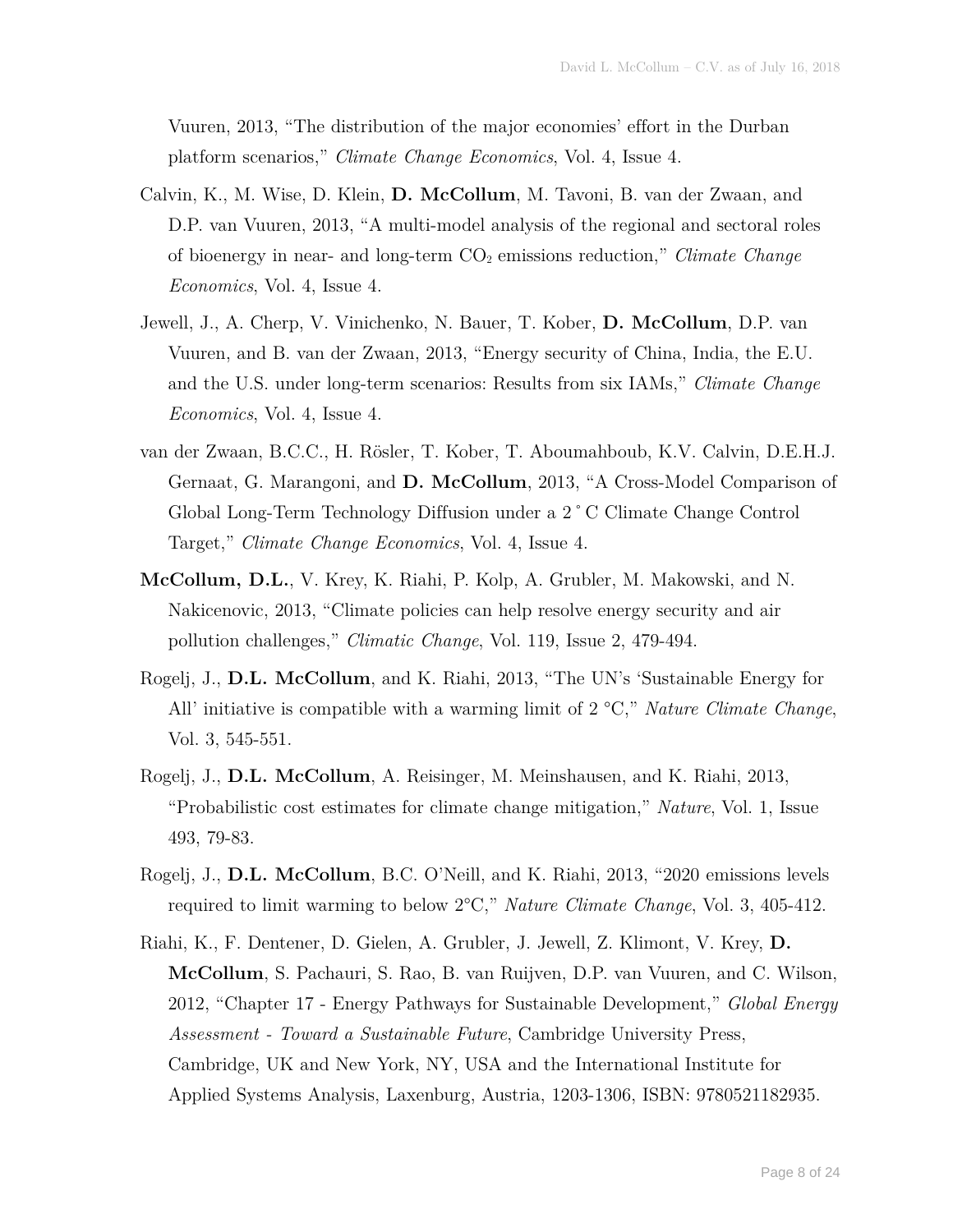- **McCollum, D.L.**, V. Krey, and K. Riahi, 2012, "Beyond Rio: Sustainable energy scenarios for the 21st century," *Natural Resources Forum*, Vol. 36, Issue 4, 215-230.
- van Vliet, O., V. Krey, **D.L. McCollum**, S. Pachauri, Y. Nagai, S. Rao, and K. Riahi, 2012, "Synergies in the Asian energy system: Climate change, energy security, energy access and air pollution," *Energy Economics*, Volume 34, Supplement 3, S470–S480.
- **McCollum, D.L.**, C. Yang, S. Yeh, and J. Ogden, 2012, "Deep greenhouse gas reduction scenarios for California - Strategic implications from the CA-TIMES energy-economic systems model," *Energy Strategy Reviews*, Vol. 1, Issue 1, 19-32.
- **McCollum, D.L.**, V. Krey, and K. Riahi, 2011, "An integrated approach to energy sustainability," *Nature Climate Change*, Vol. 1, 428-429.
- **McCollum, D.**, G. Gould, and D. Greene, 2009, "Greenhouse Gas Emissions from Aviation and Marine Transportation: Mitigation Potential and Policies," Pew Center on Global Climate Change.
- **McCollum, D.**, and C. Yang, 2009, "Achieving deep reductions in US transport greenhouse gas emissions: Scenario analysis and policy implications," *Energy Policy*, Vol. 37, Issue 12, 5580-5596.
- Yang, C., **D. McCollum**, R. McCarthy, and W. Leighty, 2009, "Meeting an 80% Reduction in Greenhouse Gas Emissions from Transportation by 2050: A Case Study in California, USA," *Transportation Research Part D: Transport and Environment*, Vol. 14, Issue 3, 147-156.
- **McCollum, D.**, and J. Ogden, 2008, "Future Impacts of Coal Distribution Constraints on Coal Cost," *Transportation Research Part E: Logistics and Transportation Review*, Vol. 45, Issue 3, 460-471.

#### **BOOK CHAPTERS & TECHNICAL REPORTS**

CSIRO, 2015, "Australian National Outlook 2015: Living standards, resource use, environmental performance and economic activity, 1970-2050," Commonwealth Scientific and Industrial Research Organization. (Expert Reviewer)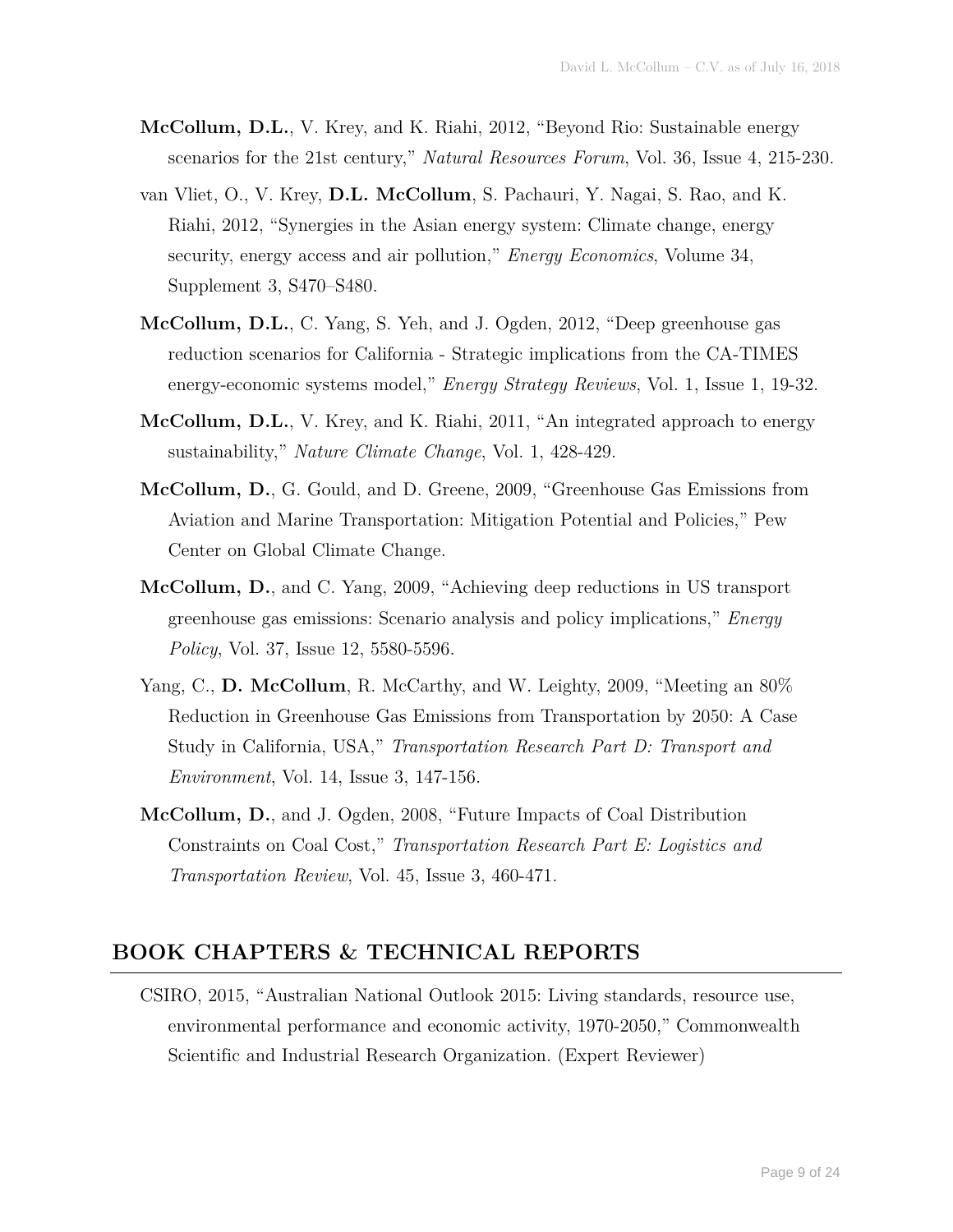- Council of Canadian Academies, 2015, "Technology and Policy Options for a Low-Emission Energy System in Canada," The Expert Panel on Energy Use and Climate Change. (Expert Reviewer)
- Gambhir, A., T. Napp, A. Hawkes, **D. McCollum**, O. Fricko, P. Havlik, K. Riahi, L. Drouet, V. Bosetti, D. Bernie, and J. Lowe, 2015, "Assessing the challenges of global long-term mitigation scenarios", Report for the AVOID 2 programme, funded by UK DECC.
- Rao, N.D., **D. McCollum**, N.K. Dubash, R. Khosla, 2015, "Development and Climate Policy Synergies: Insights from Global Modeling Studies," Centre for Policy Research, India, and International Institute for Applied Systems Analysis, Austria.
- Grubler, A. and S. Fuss, with contributions from **D. McCollum**, V. Krey, K. Riahi, 2014, In *Energy Technology Innovation: Learning from Historical Successes and Failures, Learning from Historical Successes and Failures*, Cambridge University Press, Cambridge, UK / New York, USA, pp. 89-104, ISBN: 9781107023222.
- Riahi, K., **McCollum, D.**, and V. Krey, 2012, "The Next Energy Transition: Transformative Pathways, Choices and Opportunities," International Institute for Applied Systems Analysis, Laxenburg, Austria.
- **McCollum, D.**, V. Krey, K. Riahi, P. Kolp, and B. Schreck, 2012, "The IIASA Energy–Multi Criteria Analysis Tool (ENE-MCA)," International Institute for Applied Systems Analysis, Laxenburg, Austria.
- Yeh, S., and **D.L. McCollum**, 2011, "Optimizing the transportation climate mitigation wedge," in *Sustainable Transportation Energy Pathways: A Research Summary for Decision Makers*, J. Ogden and L. Anderson (eds), The Regents of the University of California, Davis, CA, USA, 234-247, ISBN: 9781466317239.
- Yang, C., **D.L. McCollum**, and W. Leighty, 2011, "Optimizing the transportation climate mitigation wedge," in *Sustainable Transportation Energy Pathways: A Research Summary for Decision Makers*, J. Ogden and L. Anderson (eds), The Regents of the University of California, Davis, CA, USA, 189-208, ISBN: 9781466317239.
- Yang, C., **D. McCollum**, R. McCarthy, and W. Leighty, 2008, "Identifying Options for Deep Reductions in Greenhouse Gas Emissions from California Transportation: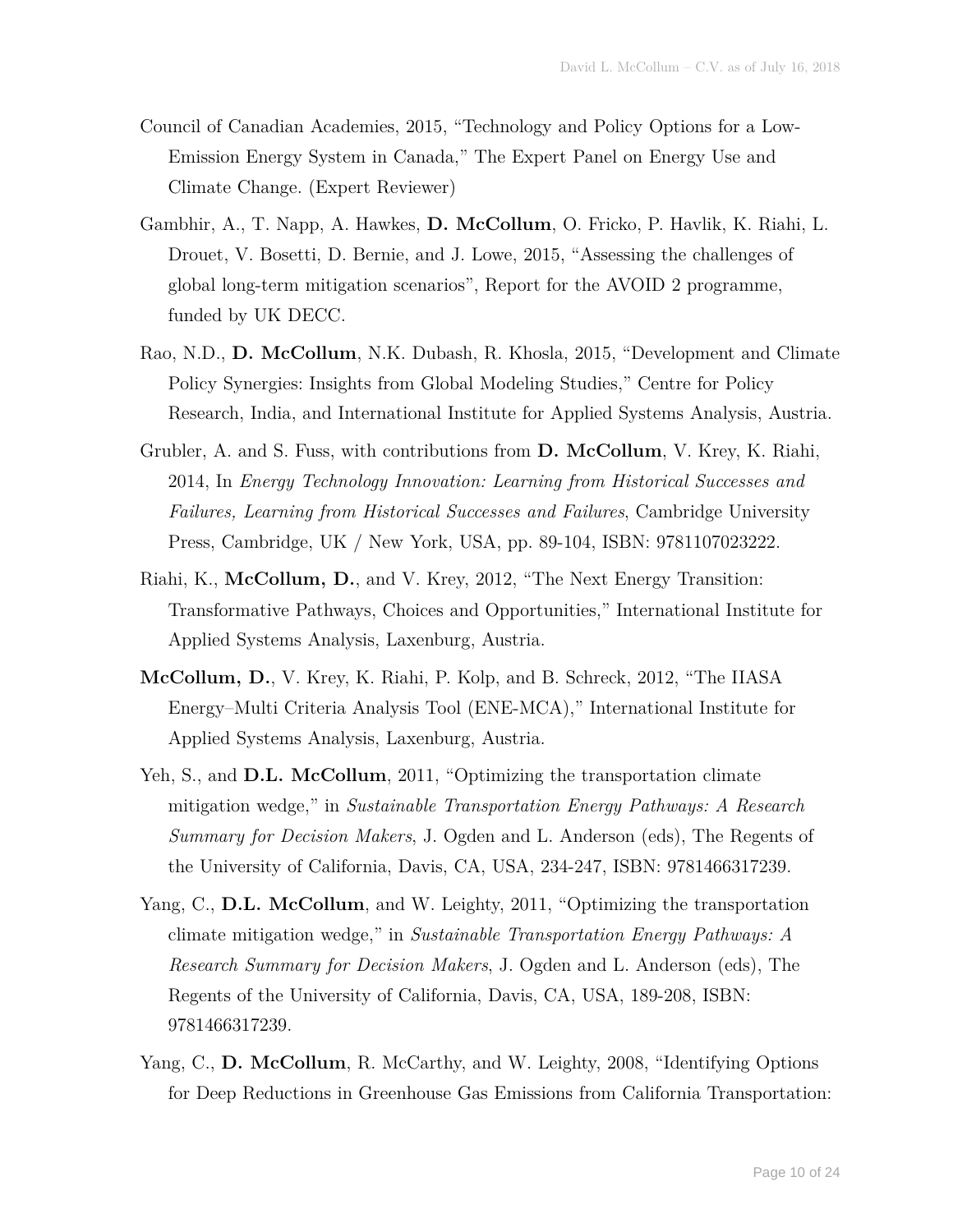Meeting an 80% Reduction Goal in 2050," Institute of Transportation Studies, University of California, Davis, Research Report UCD-ITS-RR-08-23, http://pubs.its.ucdavis.edu/.

**McCollum, D.**, and J. Ogden, 2006, "Techno-Economic Models for Carbon Dioxide Compression, Transport, and Storage & Correlations for Estimating Carbon Dioxide Density and Viscosity," Institute of Transportation Studies, University of California, Davis, Research Report UCD-ITS-RR-06-14, http://pubs.its.ucdavis.edu/.

#### **PH.D. DISSERTATION & MASTER'S THESIS**

- **McCollum, D.L.**, 2011, "Achieving Long-term Energy, Transport and Climate Objectives: Multi-dimensional Scenario Analysis and Modeling Within a Systems Level Framework," Ph.D. Dissertation, University of California, Davis, USA, ISBN: 9781124665986.
- **McCollum, D.**, 2007, "Future Impacts of Coal Distribution Constraints on Coal Cost," Institute of Transportation Studies, University of California, Davis, Master's Thesis, UCD-ITS-RR-07-26, http://pubs.its.ucdavis.edu/.

### **INVITED TALKS, LECTURES, WORKSHOPS, PANELS & ADVISORY POSITIONS**

- **2 degrees investing initiative Workshop on Implementing Art. 2.1c of the Paris Agreement and the Recommendations of the EU High-Level Expert Group on Sustainable Finance: A Policy Agenda for 2018 and Beyond**, *Kitzbühel, Austria, 3/2018*, Presentation: "Understanding 'climate scenarios' in practice"
- **Task Force for Climate-Related Financial Disclosures (TCFD) and Bank of England (BoE) Conference on Climate Scenarios, Financial Risk and Strategic Planning**, *London, United Kingdom, 10/2017*, Presentation: "Transport scenarios: the who, what, why, and how"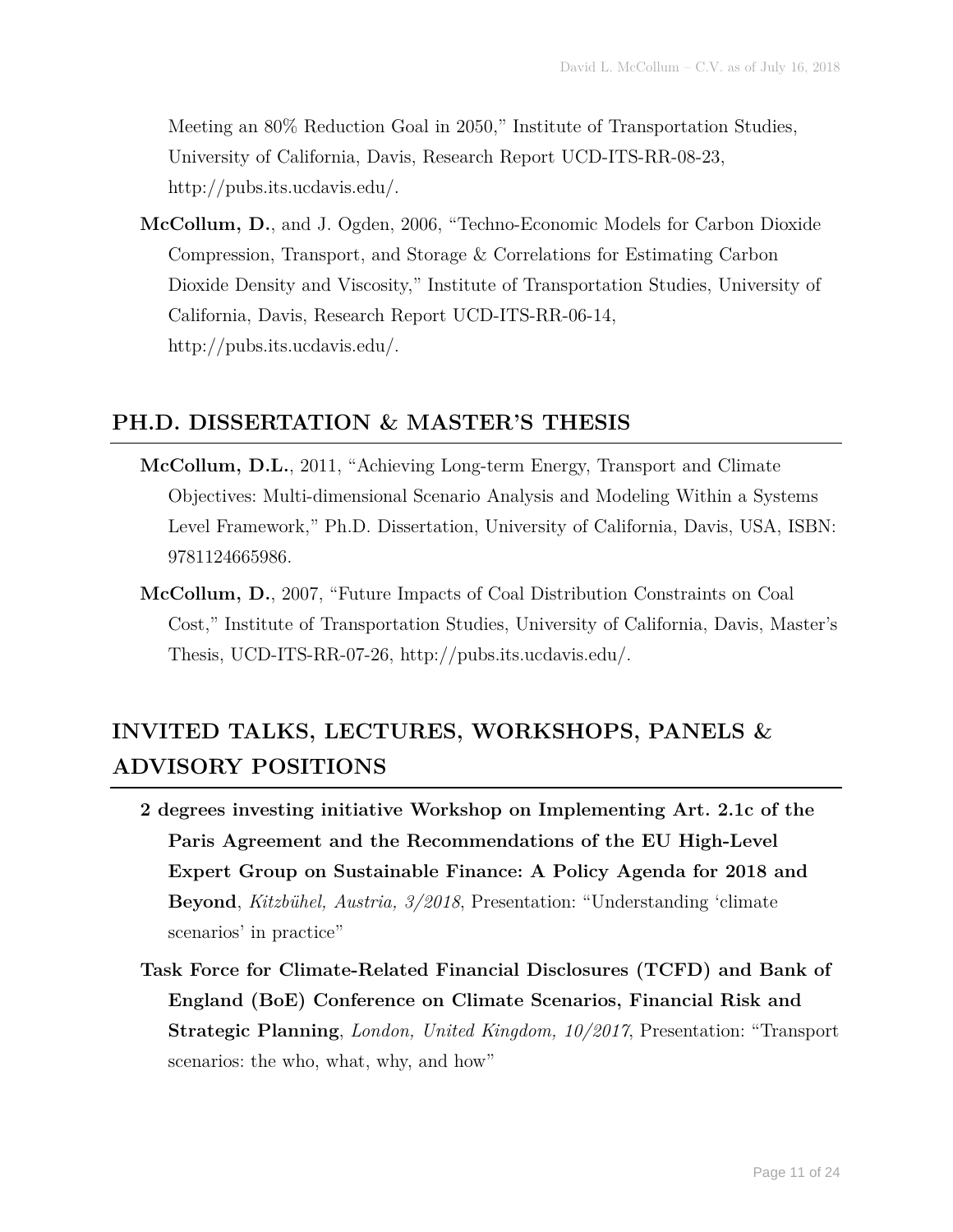- **7th International Conference on Sustainability Science (ICSS)**, *Stockholm, Sweden, 8/2017*, Presentation: "Sustainable Development Goals: energy interactions"
- **Whole Systems Energy Modelling (wholeSEM) Consortium Annual Conference**, *London*, *UK*, *7/2017*, Summary presentation after chairing a focus group on 'How consistently will government energy policies be maintained for?'
- **United Nations High-Level Political Forum on Sustainable Development (HLPF)**, *New York, New York, USA, 7/2017*, Presentations: "A Guide to SDG Interactions: from Science to Implementation" and "Sustainable Development Goals: energy interactions"
- **International Transport Forum's 2017 Summit**, *Leipzig, Germany, 5/2017*, Presentation: "Reflections on the Progress of the OECD/ITF's Decarbonising Transport Initiative", Panel discussion
- **International Workshop on End-Use Energy Modeling**, *Seoul, South Korea, 3/2017*, Presentation: "Overview of the MESSAGE-Transport Model"
- **Implications of Paris Research and Workshop Series**, *Trondheim, Norway, 3/2017*, Presentation: "Transport's Role in the Decarbonization Process"
- **University of Tennessee, Howard H. Baker Jr. Center for Public Policy**, *Knoxville, TN, USA, 1/2017*, Presentation: "Alternative Fuel Vehicles and the Future of the Global Energy System", Public lecture
- **Georgia Institute of Technology**, *Atlanta, Georgia, USA, 1/2017*, Presentation: "Improving the behavioral realism of global integrated assessment models: assessing the impact on electric vehicle deployment"
- **Whole Systems Energy Modelling (wholeSEM) Consortium Annual Conference**, *Cambridge University*, *UK*, *7/2016*, Presentation: "Quantifying uncertainties influencing the long-term impacts of oil prices on energy markets and carbon emissions"
- **Hadera EnergyTech Conference**, *Tel Aviv*, *Israel*, *4/2016*, Presentation: "Sustainable energy scenarios for the 21st century: the role of systems analysis"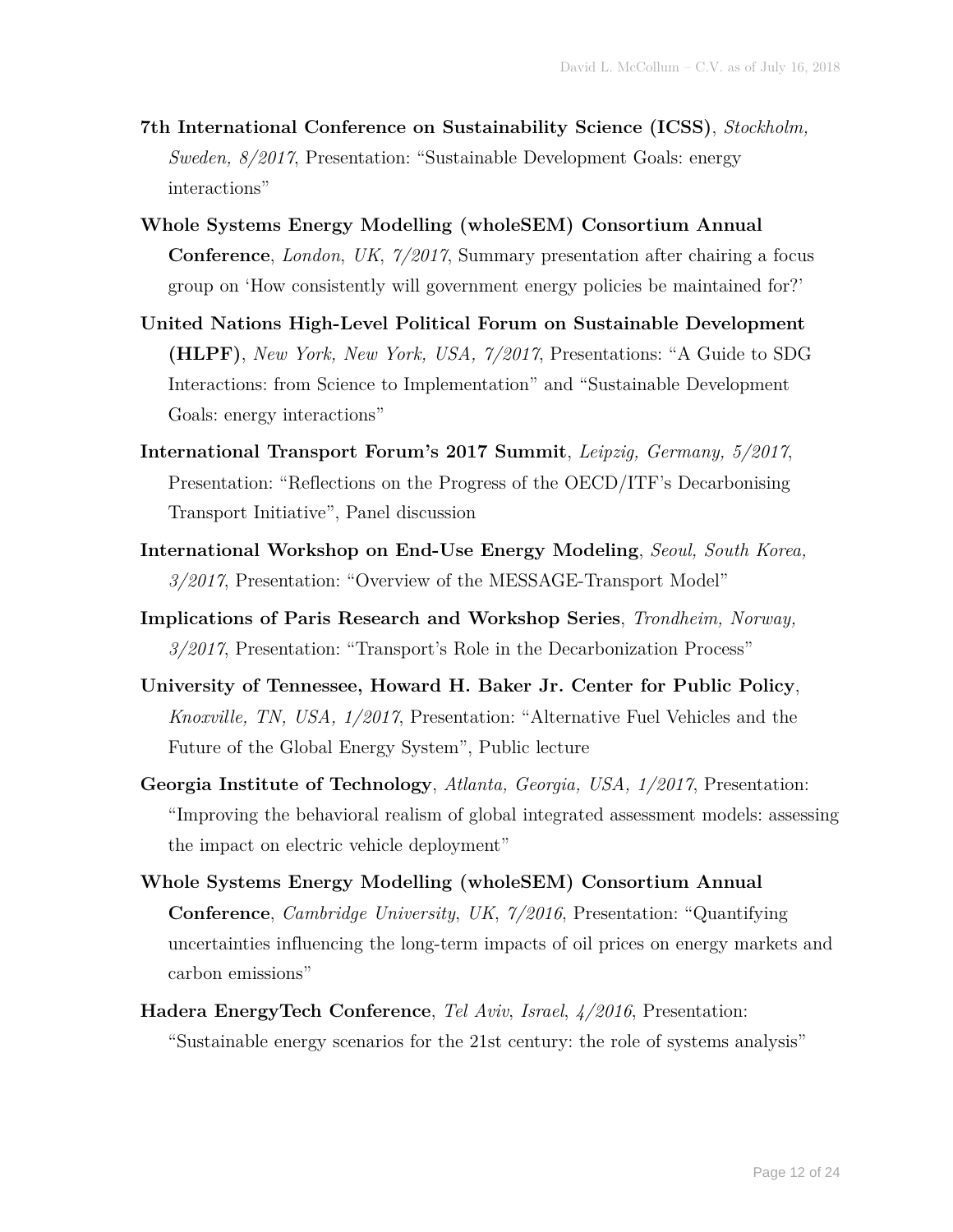- **Tel Aviv University**, *Tel Aviv*, *Israel*, *4/2016*, Presentation: "International research collaborations to develop the tools of systems analysis"
- **University of East Anglia, Tyndall Centre**, *Norwich, United Kingdom, 2/2016*, Presentation: "Sustainable energy scenarios for the 21st century: the role of systems analysis", Lecture given in departmental seminar series
- **UK DECC workshop on the co-benefits and possible adverse side effects of mitigation**, *London, United Kingdom, 2/2016*, Department of Energy & Climate Change, Expert contributor
- **Oak Ridge National Laboratory**, *Oak Ridge*, *Tennessee, USA*, *1/2016*, Presentation: "Improving the behavioral realism of global integrated assessment models: an application to consumers' vehicle choices"
- **IIASA Systems Analysis Conference 2015**, *Laxenburg, Austria, 11/2015*, "Harnessing systems-analytical tools to develop sustainable energy scenarios for the  $21<sup>st</sup>$  century", Presentation and panel discussion (URL: https://sa2015.iiasa.ac.at/sessions/devising-integrated-solutions/)
- **Systems analysis practices for the future in a Nordic country and IIASA context - an evaluation of possibilities in a multi-generational outlook**, *Laxenburg, Austria, 11/2015*, "Harnessing systems-analytical tools to develop sustainable energy scenarios for the  $21<sup>st</sup>$  century", Lecture given in a Ph.D. course
- **University of Natural Resources and Life Sciences (BOKU)**, *Vienna, Austria, 7/2015*, Alternative Economic & Monetary Systems Summer School, Presentation: "The global energy system: its transformation and implications for the future"
- **Whole Systems Energy Modelling (wholeSEM) Consortium Annual Conference**, *Cambridge University*, *UK*, *7/2015*, Presentation: "Improving the behavioral realism of global integrated assessment models: an application to consumers' vehicle choices"
- **Integrated Assessment Modeling to inform climate change policy: UK capabilities, challenges and opportunities**, *London, UK, 12/2013*, Expert advisory workshop organized by the UK's Natural Environment Research Council (NERC)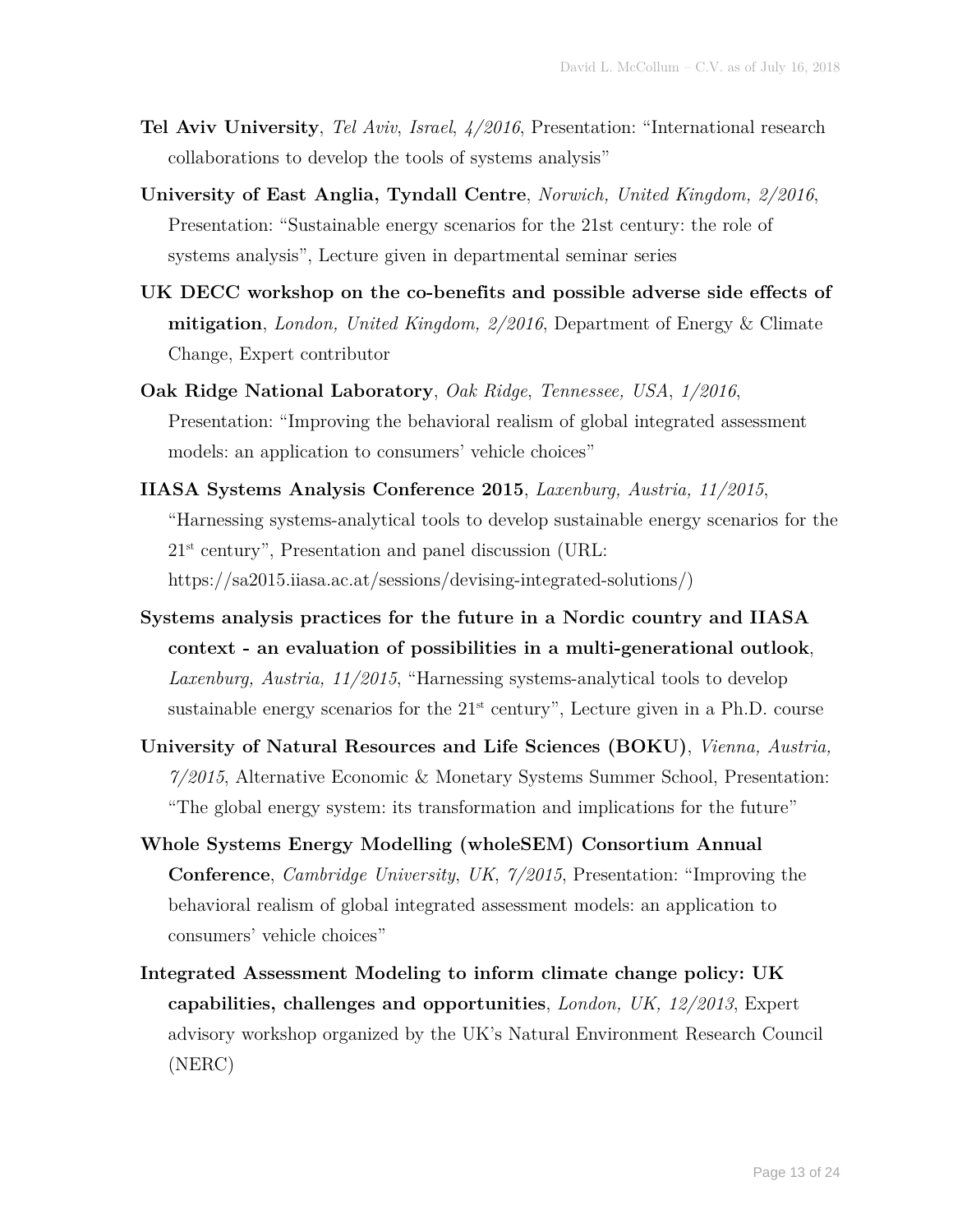- **OMV Headquarters**, *Vienna, Austria, 9/2013*, "Multi-objective analysis of energy security, air pollution, and climate challenges", Presentation and group discussion
- **University of Tennessee, Howard H. Baker Jr. Center for Public Policy**, *Knoxville, TN, USA, 7/2013*, "Energy Pathways for Sustainable Development: Insights from the Global Energy Assessment", Public lecture
- **European Forum Alpbach, Political Symposium**, *Alpbach, Austria, 8/2013*, "Dealing with the Complexities of Development: Why are Integrated Approaches Essential?", Lecture to students and hands-on tutorial of IIASA ENE-MCA policy software
- **Vienna Energy Forum**, *Vienna, Austria, 5/2013*, "Analytical Tools for Energy Policy Making and Planning", Presentation and panel discussion
- **Negative Emissions and the Carbon Cycle**, *Laxenburg, Austria, 4/2013*, "Bioenergy with CCS: How and Where?", Joint presentation with Volker Krey, Expert workshop organized by the Global Carbon Project and IIASA
- **Worlds Within Reach: From Science to Policy**, *Vienna, Austria, 10/2012*, "Identifying Energy Policy Synergies and Interlinkages through Systems Analysis", Presentation and panel discussion (URLs: http://youtu.be/16iXAIQsHsE; http://youtu.be/c6ZTyTGSO50)
- **Yale University**, *New Haven, CT, USA, 12/2012*, "Multi-objective analysis of energy and climate challenges", Lecture to a graduate/undergraduate course on Energy Systems Analysis
- **University of California, Davis**, *Davis, CA, USA, 11/2012*, "Toward energy system transformation and long-term climate stabilization: key uncertainties and their implications", Presentation and panel discussion at the NextSTEPS Symposium

#### **SCIENTIFIC CONFERENCES & MEETINGS**

**International Energy Workshop**, *Gothenburg, Sweden, 6/2018*, Presentation: "Energy investment needs for fulfilling the Paris Agreement and achieving the Sustainable Development Goals"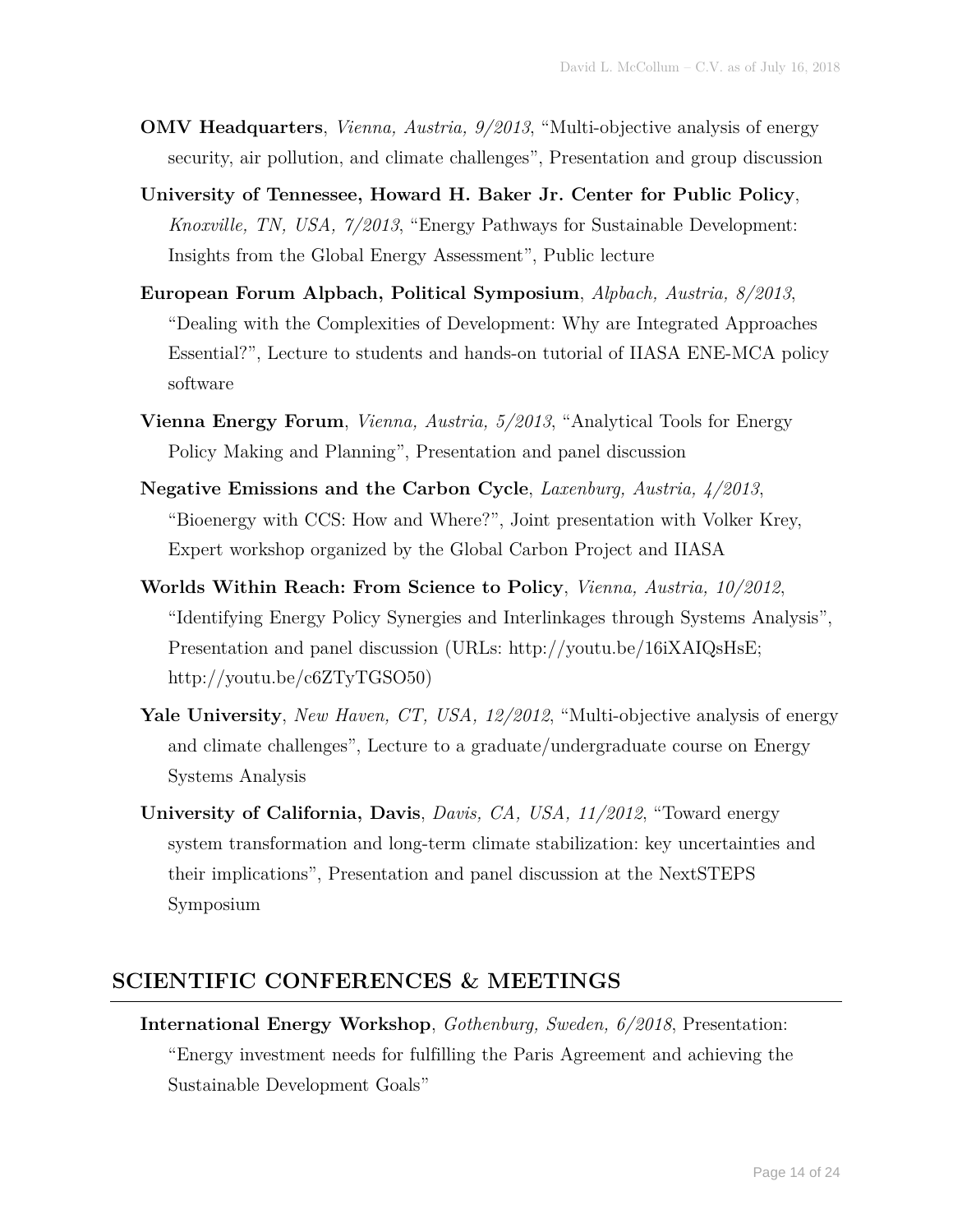- **Integrated Assessment Modeling Consortium Annual Meeting**, *Recife*, *Brazil, 12/2017*, Plenary presentation: "Energy investment needs for fulfilling the Paris Agreement and achieving the Sustainable Development Goals"
- **International Transport Energy Modeling Consortium (iTEM), 3rd Annual Meeting**, *Paris, France, 10/2017*, Presentation: "'Improving the behavioral realism of global integrated assessment models: assessing the impact on electric vehicle deployment"
- **International Transport Energy Modeling Consortium (iTEM), 2nd Annual Meeting**, *Gothenburg, Sweden, 10/2016*, Presentation: "Quantifying uncertainties influencing the long-term impacts of oil prices on energy markets and carbon emissions"
- **International Energy Workshop**, *Cork, Ireland, 6/2016*, Presentation: "Quantifying uncertainties influencing the long-term impacts of oil prices on energy markets and carbon emissions"
- **Our Common Future Under Climate Change**, *Paris*, *France*, *7/2015*, Presentation: "The future role of fossil energy in the global energy mix: recent insights from integrated assessment models"
- **Integrated Assessment Modeling Consortium Annual Meeting**, *Potsdam*, *Germany, 11/2015*, Poster: "Oil prices and their impact on global carbon dioxide emissions"
- **International BE4 Workshop: Including Behaviour in Energy/Engineering/Economy/Environment Models**, *University College London*, *UK*, *4/2015*, Presentation: "Breaking down non-cost barriers to technology adoption is critical for the transport-energy transformation"
- **Integrated Assessment Modeling Consortium Annual Meeting**, *College Park*, *Maryland*, *USA, 11/2014*, Presentation: "Energy investments under climate policy: a comparison of global models"
- **Integrated Assessment Modeling Consortium Annual Meeting**, *Tsukuba, Japan, 10/2013*, Presentation: "Climate policies can help resolve energy security and air pollution challenges"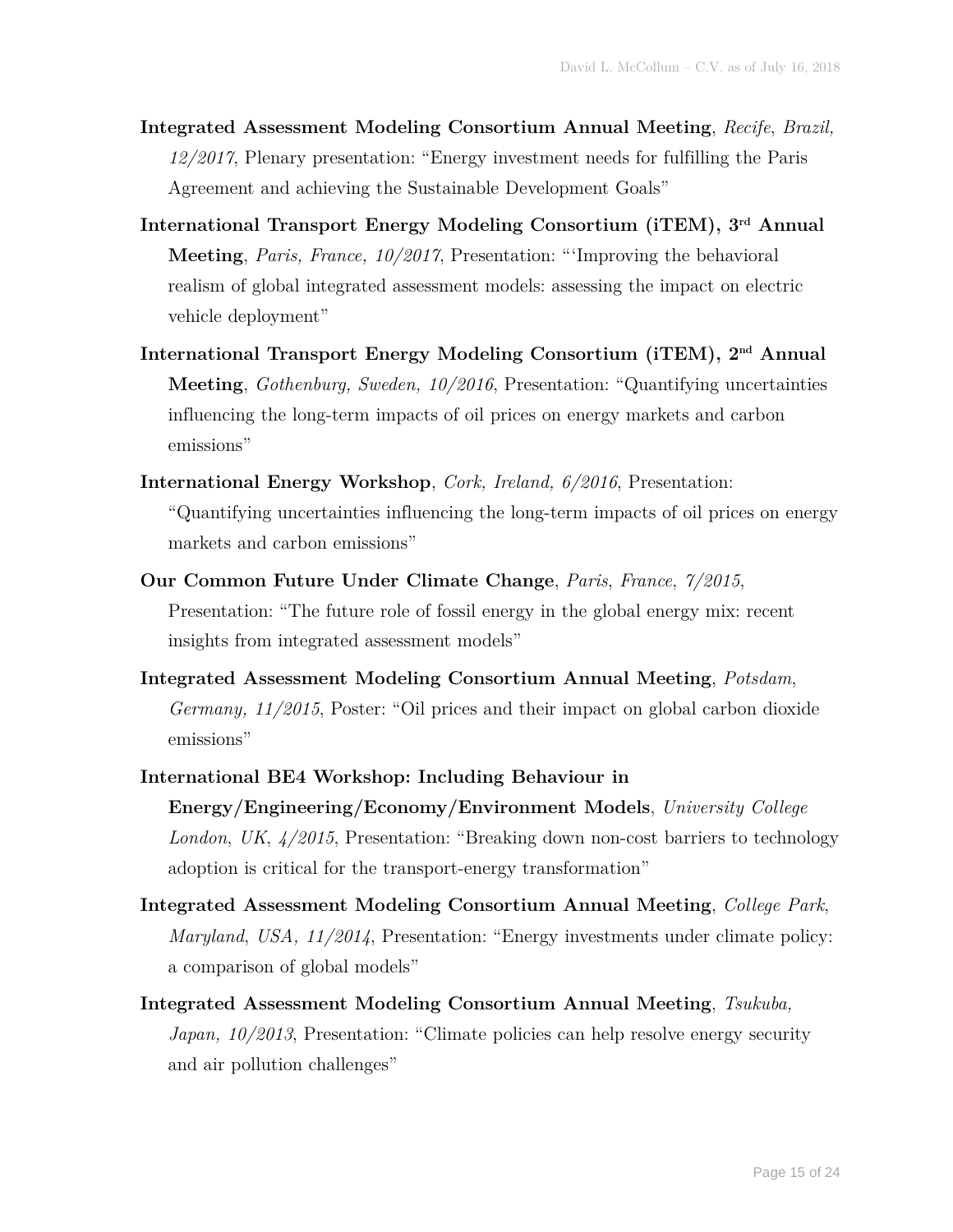- **International Energy Workshop**, *Paris, France, 6/2013*, Presentation: "Investments, offsets, and incentives: an analysis of the 2 °C target and what it takes to achieve it"
- **International Conference on Energy Process Engineering: Transition to Renewable Energy Systems**, *Frankfurt am Main, Germany, 6/2013*, Presentation: "Transport electrification: a key element for energy system transformation and climate stabilization"
- **Global Energy Transformation Pathways and Policy Tools**, *Yerevan, Armenia, 6/2012*, Presentation: "The Global Energy Assessment Pathways: Achieving the Next Energy Transformation", Policymakers workshop sponsored by the United Nations, Global Environment Facility, IIASA, and The Republic of Armenia
- **Global Energy Transformation Pathways and Policy Tools**, *New Delhi, India, 5/2012*, Presentation: "Policy synergies between climate change, air pollution and health, and energy security", Policymakers workshop sponsored by the United Nations, Global Environment Facility, IIASA, and The Energy and Resources Institute
- Planet Under Pressure, *London, UK, 3/2012*, Presentation: "Policies to Protect the Global Climate Offer an Effective Entry Point for Achieving Society's Multiple Objectives for Energy Sustainability", Session on 'Health and security benefits of a low-carbon economy'
- **International Energy Workshop**, *Stockholm, Sweden, 6/2010*, Presentation: "Modeling Optimal Transition Pathways to a Low Carbon Economy in California: Impacts of Advanced Vehicles and Fuels on the Energy System"
- **International Energy Workshop**, *Stockholm, Sweden, 6/2010*, Presentation: "Multi-criteria analysis of competing energy objectives: evaluating the trade-offs between near-term energy security and air pollution goals and mid- to long-term climate targets"

### **GRANT FUNDING AWARDED & PRINCIPAL INVESTIGATOR ROLES**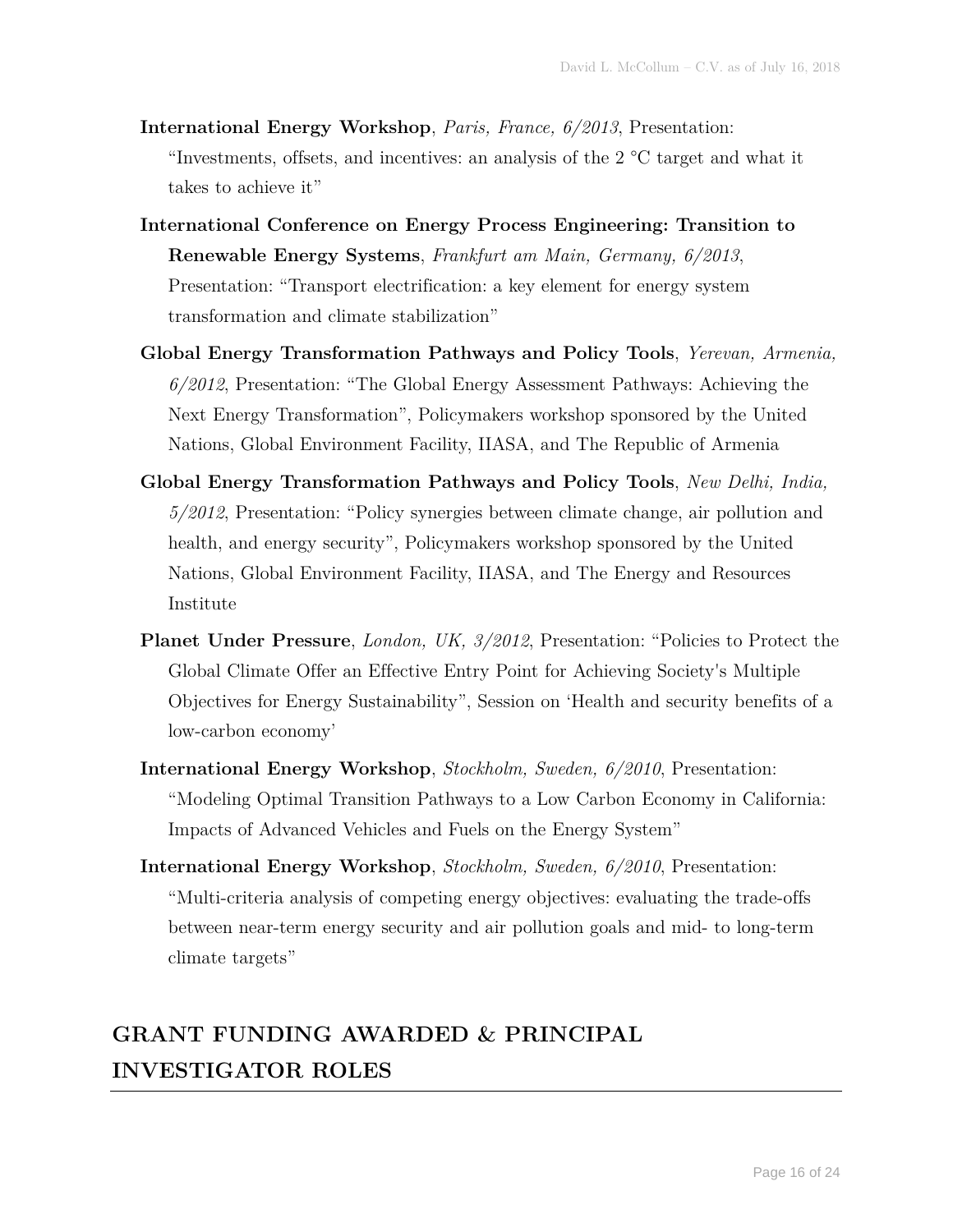- **COMMIT Project**, *2018-20*, "Climate policy assessment and mitigation modeling to integrate national and global transition pathways", Collaboration between multiple research institutions throughout the world  $(\sim 6140,000)$
- **U.S. Environmental Protection Agency, Office of Transportation and Air Quality Project**, *2016-18*, "Understanding the energy and emissions leakage effects of US biofuels policies", Collaboration between IIASA, RTI International, and U.S. EPA-OTAQ  $(€80,000)$
- **Eco-Spill Project**, *2016-17*, "Accounting for behavioral spillovers in the global adoption of sustainable technologies and lifestyles: toward next-generation scenario modeling", Collaboration between IIASA, University of East Anglia, and Oak Ridge National Laboratory  $(660,000)$
- **ADVANCE Project**, *2013-16*, Work Package 3, Task 3.1 on "Improving the representation of demand-side heterogeneity in global integrated assessment models", Collaboration between multiple research institutions throughout the world  $({\sim}\epsilon$ 400,000)
- **ALPS Project**, *2016-17*, "New Approaches for Modeling Energy End-use Technology Adoption and Behavior in IAM Frameworks", Collaboration between IIASA and RITE, (¥16 million, or  $\sim \text{\textsterling}140,000$ )
- **LDV Project**, *2015-16*, "Exploring possible LDV-Transition pathways to achieve long-term GHG and petroleum targets", Collaboration between IIASA and Toyota Central R&D Labs, Inc.  $(€18,500)$
- **ALPS Project**, *2015-16*, "New Approaches for Modeling Energy End-use Technology Adoption and Behavior in IAM Frameworks", Collaboration between IIASA and RITE, (¥13 million, or  $\sim \text{\textsterling}100,000$ )

#### **MAJOR RESEARCH & INTERDISCIPLINARY ACTIVITIES**

**Multi-stakeholder Research Activities**, *IIASA, 2/2011-present*, Played leading roles in collaborative, international projects with the Stanford Energy Modeling Forum, European Commission (AMPERE, LIMITS, ADVANCE, CD-LINKS, COMMIT), United Nations Organizations, Global Environment Facility, Asian Development Bank, U.S. Environmental Protection Agency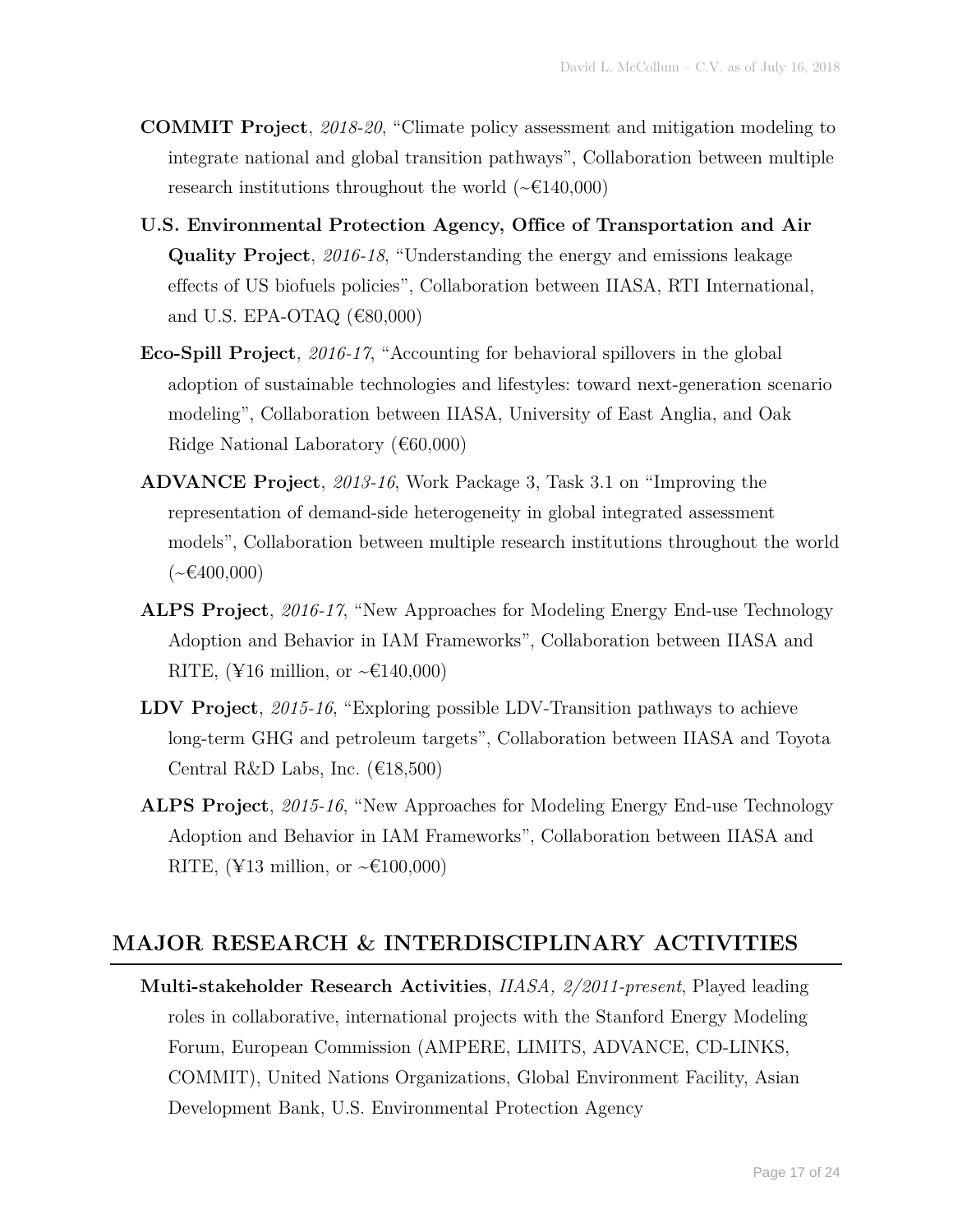- **United Nations Environment Programme Finance Initiative (UNEP-FI)**, *2017-18,* Worked with leading international banks to promote use of energy and emissions scenarios for informing risk valuation; motivated by the Task Force on Climate-related Financial Disclosures.
- **International Council for Science (ICSU)**, *2016-17,* Led a team of energy experts to draft a chapter on energy-related Sustainable Development Goal interactions, and coordinated the overall report as member of the editorial team.
- **United Nations Environment Programme (UNEP), The Emissions Gap Report 2014**, *Lead Author (Chapter 2: What emission levels will comply with temperature limits?), 5-12/2014,* Led the analysis of business-as-usual emissions scenarios.
- **Intergovernmental Panel on Climate Change Fifth Assessment Report (WG III)**, *Lead Author (Chapter 6: Assessing Transformation Pathways) & Contributing Author (Chapter 12: Human Settlements, Infrastructure and Spatial Planning), 11/2012-11/2014,* Co-coordinated material on co-benefits and risks of climate change mitigation, linking mitigation to other sustainable development concerns (air quality, energy security, land and water use, biodiversity, energy access, and employment)
- **Global Energy Assessment**, *Lead Author (Chapter 17: Energy Pathways for Sustainable Development)*, *6/2009-6/2012*, Studied the relationship between energy security, climate change and air pollution policies using an integrated assessment model and multi-criteria analysis techniques
- **CA-TIMES: California Energy Modeling for Policy Analysis**, *UC-Davis/California Air Resources Board, 1/2008-3/2011*, Developed an energyengineering-economic-environmental (4E) model to understand energy transitions
- **Greenhouse Gases from Aviation and Marine Transport: Mitigation Potential and Policies**, *Pew Center on Global Climate Change, 1/2009-7/2009*, Consulting project culminating in a technical report used for policy making
- **Achieving Deep Reductions in US Transport Greenhouse Gas Emissions**, *UC-Davis, 8/2008-12/2008*, Conducted a long-term scenario analysis exploring the potential for deep (50-80%) GHG reductions from the US transport sector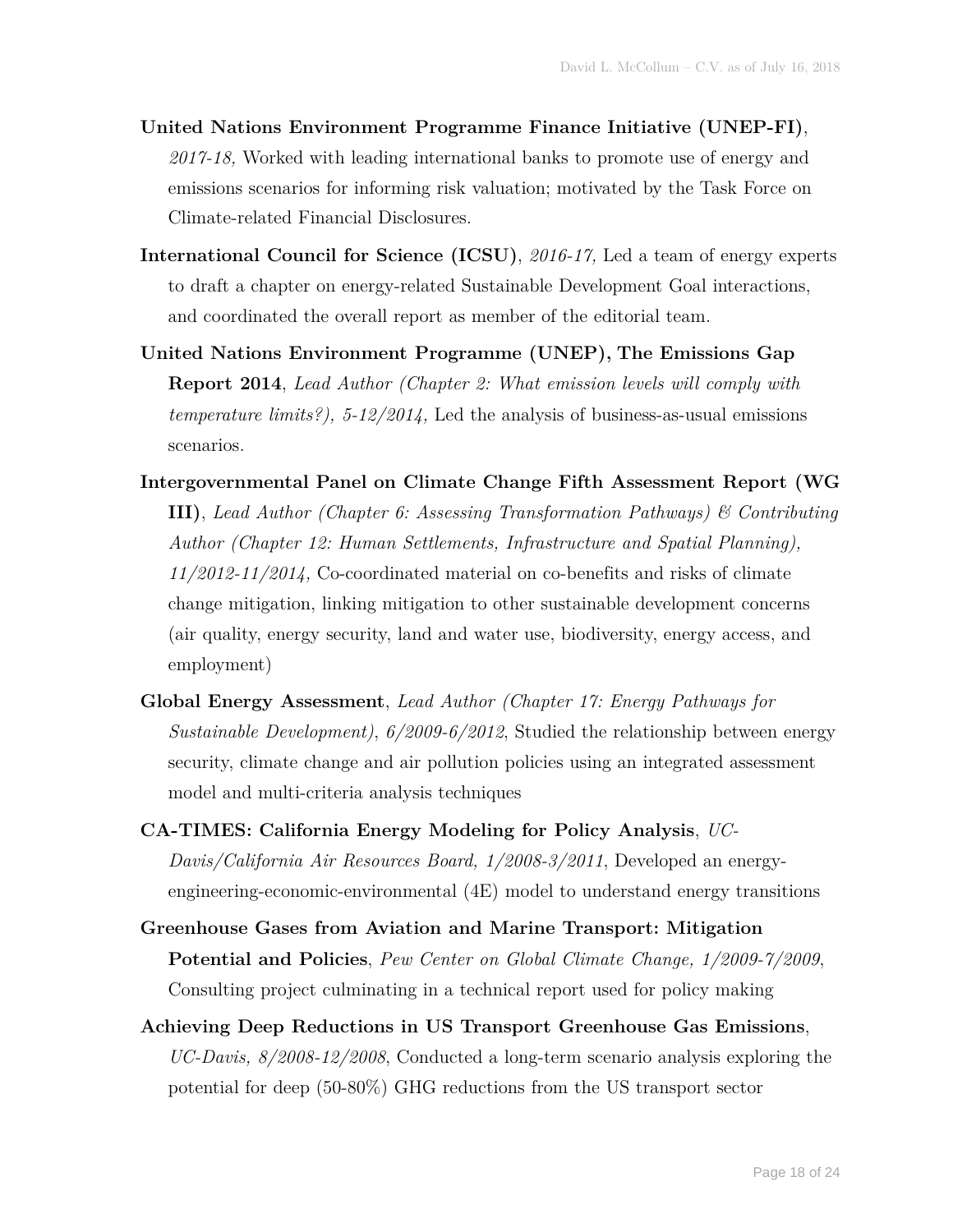- **80-in-50 Study: Reducing California's Transport Sector GHG Emissions 80% by 2050**, *UC-Davis, 1/2008-11/2008*, Studied the transportation options for meeting California's long-term greenhouse gas emissions reduction goals
- **Multi-Path Transportation Futures Study**, *Argonne National Laboratory, 9/2007-12/2007*, Characterized transport fuel production options in terms of costs, emissions, and water use
- **Future Impacts of Coal Distribution Constraints on Coal Cost**, *UC-Davis/U.S. DOT, 4/2006-12/2007*, Analyzed the impact of increased coal demand on the U.S. railroad network
- **Models for Carbon Dioxide Transport and Underground Storage**, *UC-Davis,*   $9/2005$ -10/2006, Investigated techno-economic models for  $CO<sub>2</sub>$  compression, pipeline transport, and geological storage
- **Investigation of Advanced Diesel Engines with WAVE and ADVISOR**, *National Renewable Energy Laboratory, 6/2003-8/2003*, Modeled vehicle/engine performance and emissions

#### **INTERVIEWS, OUTREACH, & MEDIA (REPRESENTATIVE)**

- **Carbon Brief**, *6/18/2018*, "Clean energy investment 'must be 50% higher' to limit warming to 1.5C", URL: https://www.carbonbrief.org/clean-energy-investmentmust-be-50-per-cent-high-limit-warming-one-point-five
- **World Economic Forum**, *6/13/2017*, "This is the UN's secret plan to save the world", URL: https://www.weforum.org/agenda/2017/06/science-is-helping-savethe-world-one-sdg-at-a-time/
- **Carbon Brief**, *6/13/2016*, "Low oil prices could 'hamper' action on climate change, say scientists", URL: https://www.carbonbrief.org/low-oil-prices-could-hamperaction-on-climate-change-say-scientists
- **Süddeutsche Zeitung**, *11/20/2015*, "Wer Klimaschutz ernst nimmt, muss Autos abrüsten", URL: http://tiny.cc/jrrq6x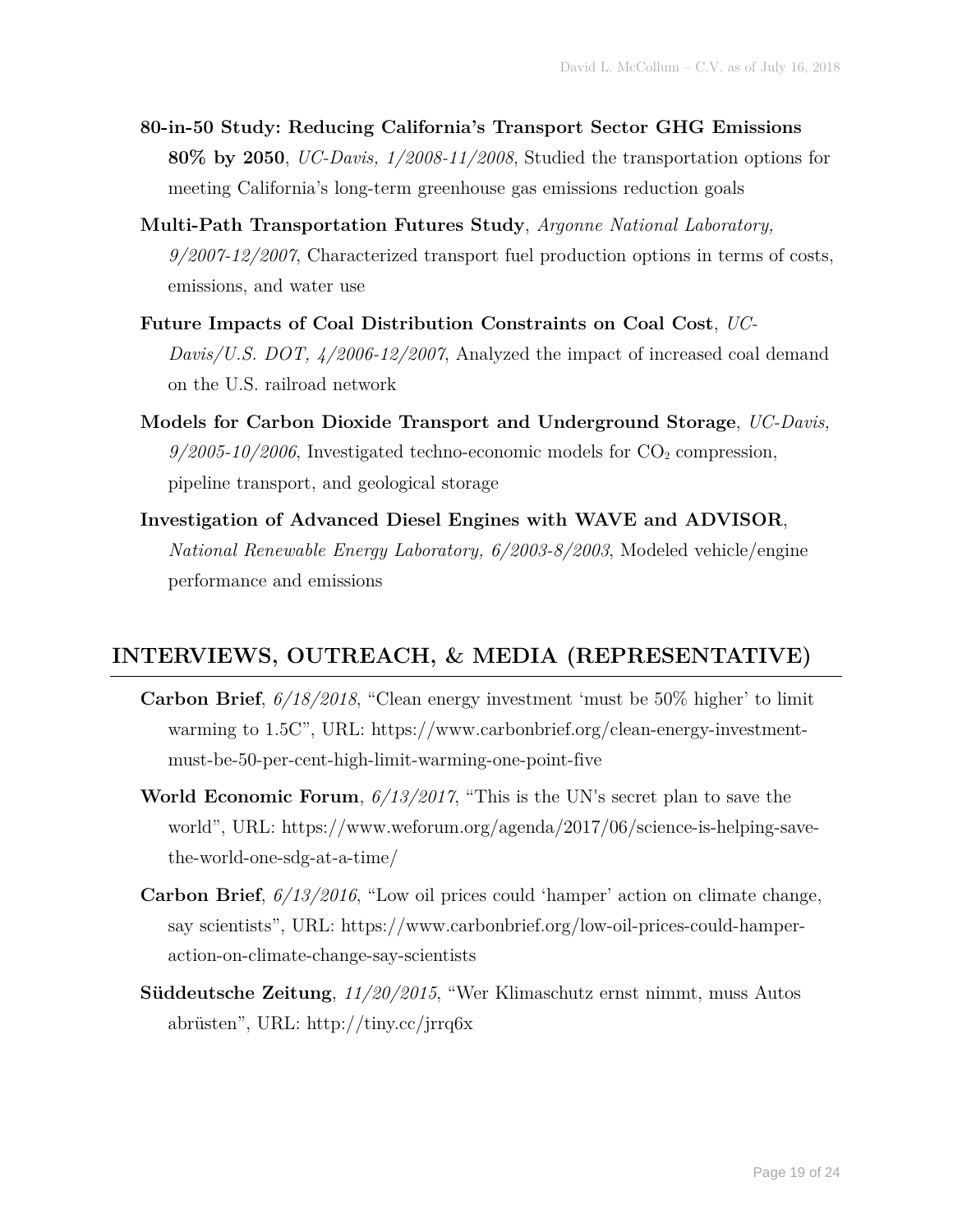- **ORF FM4 Reality Check**, *11/12/2014*, Radio program on "US-China Joint Announcement on Climate Change and Clean Energy Cooperation", URL: http://fm4.orf.at/stories/1749342/
- **International Business Times**, *11/12/2014*, "US-China Carbon Deal to Prevent Interstellar Apocalypse", URL: http://tinyurl.com/leq78nn
- **Scientific American**, *2/25/2013*, "U.N. Sustainable Energy Effort Could Keep Warming Below 2 Degrees Celsius", URL: http://tinyurl.com/bz8wju5
- **ORF FM4 Reality Check**, *1/30/2013*, Radio program on "Politics and climate", URL: http://fm4.orf.at/stories/1711885/
- **Climate Progress Blog**, *1/6/2013*, "Nature: Limiting Climate Change Will Become Much Harder 'And More Expensive If Action Is Not Taken Soon'", URL: http://tinyurl.com/b52o3pd
- **The Guardian (U.K.)**, *12/18/2012*, "At the edge of the carbon cliff", URL: http://tinyurl.com/cj396g2

## **LEADERSHIP POSITIONS, ADVISORY BOARDS & COMMITTEES**

- Scientific Advisory Committee Member, Science Based Targets Initiative, 2018-Present
- Organizing Committee Member, International Transport Energy Modeling Consortium (iTEM), 2013-Present
- Advisory Board Member, International Transport Forum (of the OECD), Decarbonising Transport Initiative, 2017-Present
- Chair, Subgroup on Regional Harmonization, Data Management Scientific Working Group, Integrated Assessment Modeling Consortium, 2013-16
- Member, IIASA's Permanent Committee on Diversity Management and Building a Positive Work Environment at IIASA, 2015-16
- Lead organizer, ADVANCE Expert Workshop: Enhancing the State of Transport Modeling in IAMs, 2013
- Co-organizer, Integrated Assessment Modeling Consortium Annual Meeting 2013
- Co-chair, IIASA 40th Anniversary Conference Day 3 Planning Committee, 2012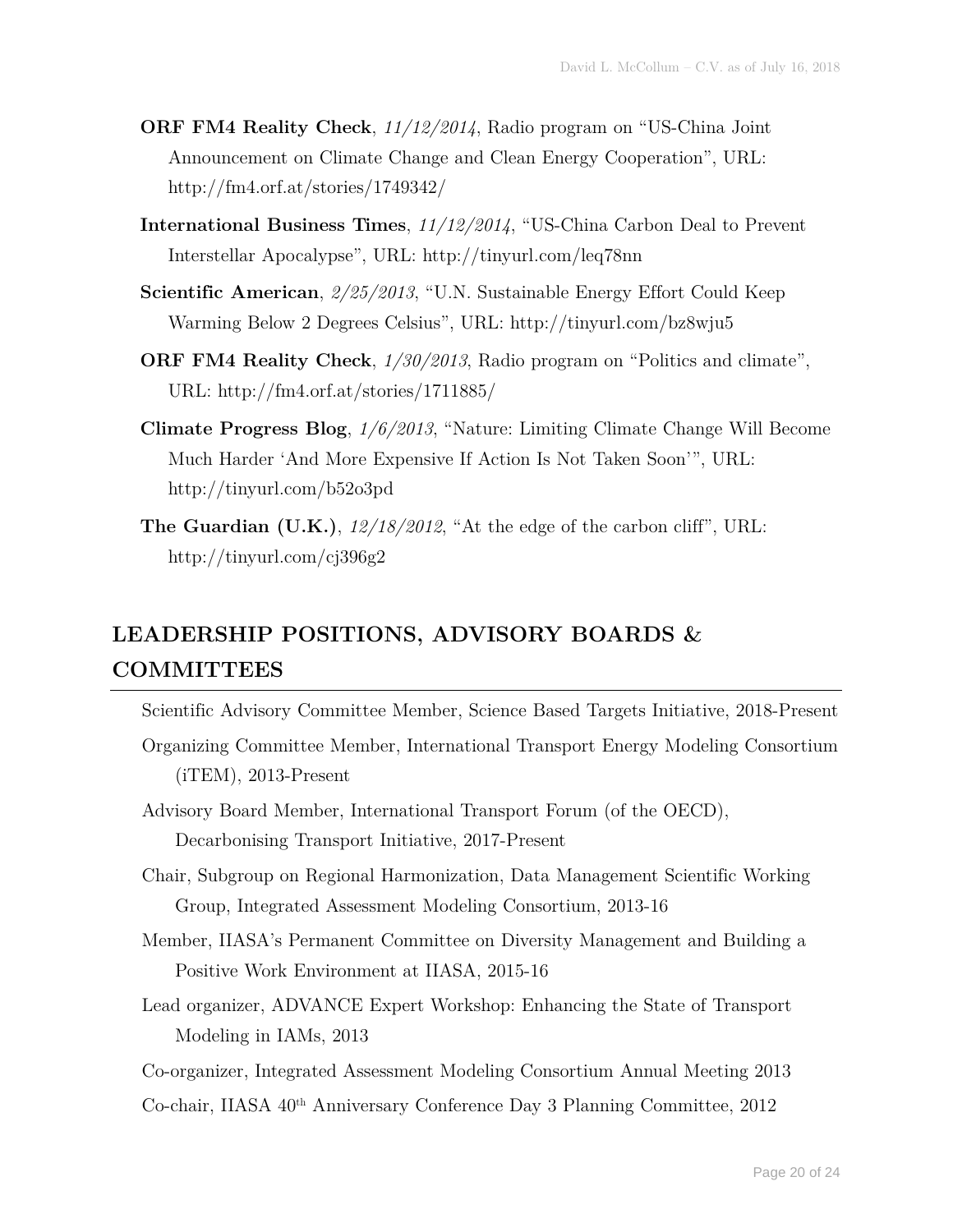Chair, Fossil Resources Subgroup in the Energy Modeling Forum (EMF) 27 Exercise Member, Selection Committee IIASA-YSSP Peccei/Mikhalevich Scholarships (2012- 16)

#### **SYMPOSIA & PROGRAMS**

- **DISCCRS VIII Symposium** (Dissertations Initiative for the Advancement of Climate Change Research), *10/2013*, NSF/NASA-supported program to foster interdisciplinary understanding and collegial peer interactions across the range of disciplines associated with the study of climate change; fellowship awarded
- **IIASA Young Scientists Summer Program 2009**, *6/2009-9/2009*, Collaborated with senior research scientists within the context of a fellowship program for international PhD students
- **UK Energy Research Centre Energy Summer School 2008**, *6/2008*, Participated in a one-week course for international PhD students to gain a broader understanding of energy issues
- **Research Experience in Carbon Sequestration (RECS) Program**, *U.S. DOE, 8/2007*, Participated in a two-week course addressing the range of scientific, technical and policy issues associated with CCS

#### **PH.D. STUDENTS SUPERVISED AND THESES ASSESSED**

- **Chandan Bhardwaj**, Simon Fraser *University, Canada*, 2018, Research on policies to encourage the adoption of electric vehicles; on Ph.D. thesis proposal committee
- **Eamonn Mulholland**, *University College Cork, Ireland*, 2017, Research on the potential for alternative fuel vehicles in the transport sector; served as an external examiner for Ph.D. thesis defense
- **Oreane Edelenbosch**, *Netherlands Environmental Assessment Agency (PBL), The Netherlands*, 2014-17, Joint research focusing on vehicle choice in transport in energy-economic models; on Ph.D. thesis defense committee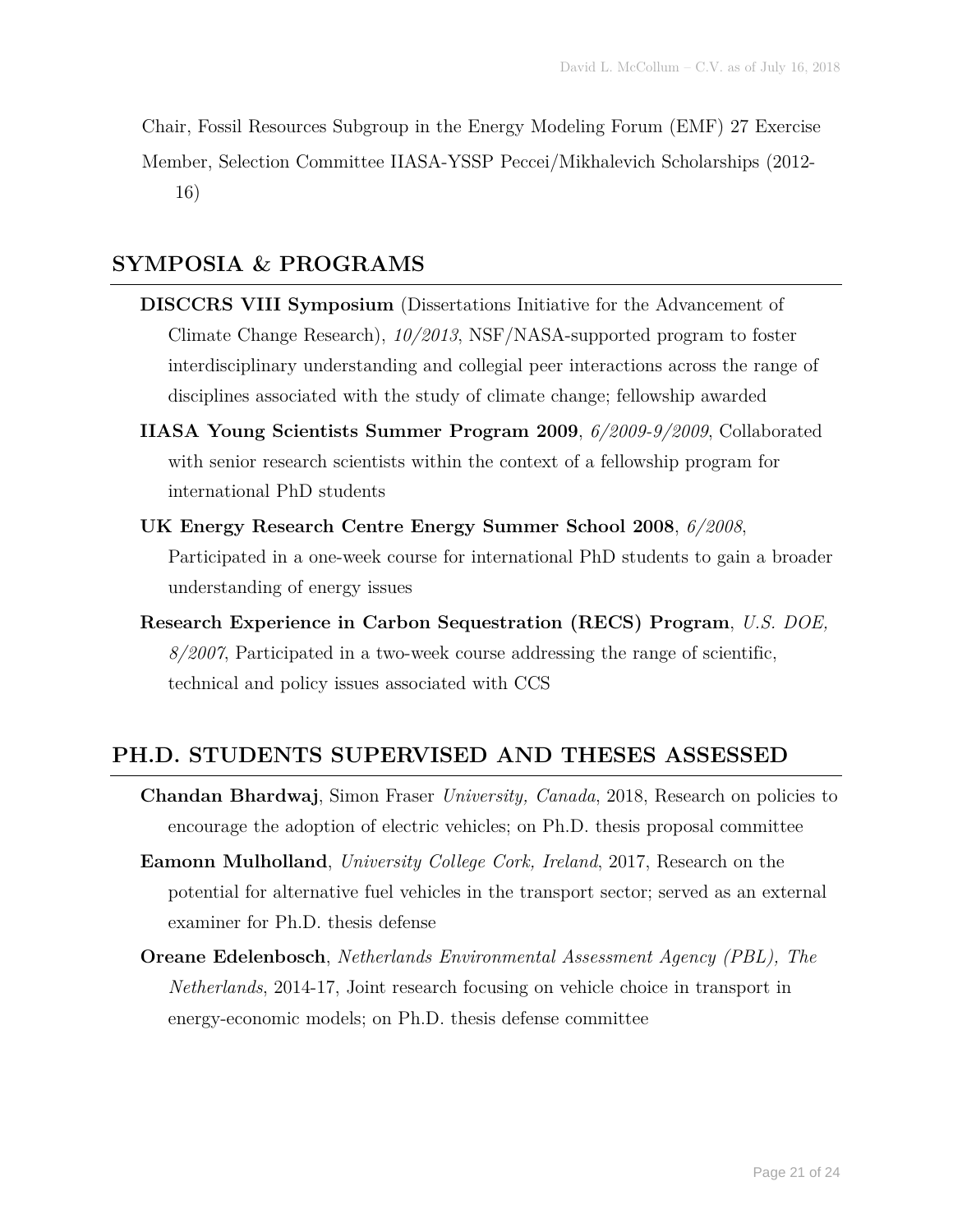- **Arnaud Koehl**, *Imperial College London, United Kingdom*, 2016, Research on the health co-benefits of transport in different countries; on Ph.D. thesis evaluation committee
- **Dina Subkhankulova**, *University College London, United Kingdom*, 2016, Joint research on the impacts of demand-side management on UK electricity producers
- **Zhaomiao Guo**, *University of California, Davis, USA*, 2015, Joint research focusing on the impact of international strategic interactions on the U.S. domestic transportation fuel mix using game-theoretical approaches
- **Gillian Foster**, *Vienna University of Economics and Business, Austria*, 2015, Joint research focusing on future ethylene demand from natural gas and biomass
- **Kalai Ramea**, *University of California, Davis, USA*, 2013, Joint research to enhance the state-of-the-art of vehicle choice and transport behavior decision-making algorithms in integrated assessment models
- **Mariliis Lehtveer**, *Chalmers University, Sweden*, 2012, Joint research focusing on the role and trade-offs of nuclear power in a low-carbon society
- **Joeri Rogelj**, *ETH-Zurich, Switzerland*, 2011, Joint research culminated in three peer-reviewed publications analyzing long-term energy and greenhouse gas scenarios

#### **HONORS & AWARDS**

#### *Post-Graduate*

Sustainable Transportation Center Dissertation Fellowship, UC-Davis & US Department of Transportation

Sustainable Transportation Center's Outstanding Student of the Year for 2010

Fulbright Full Research Grant to Germany, U.S. Department of State [*Declined*]

- German Academic Exchange Service (DAAD) Dissertation Grant to Germany [*Declined*]
- U.S. National Academy of Sciences Fellowship for IIASA's Young Scientists Summer Program (YSSP)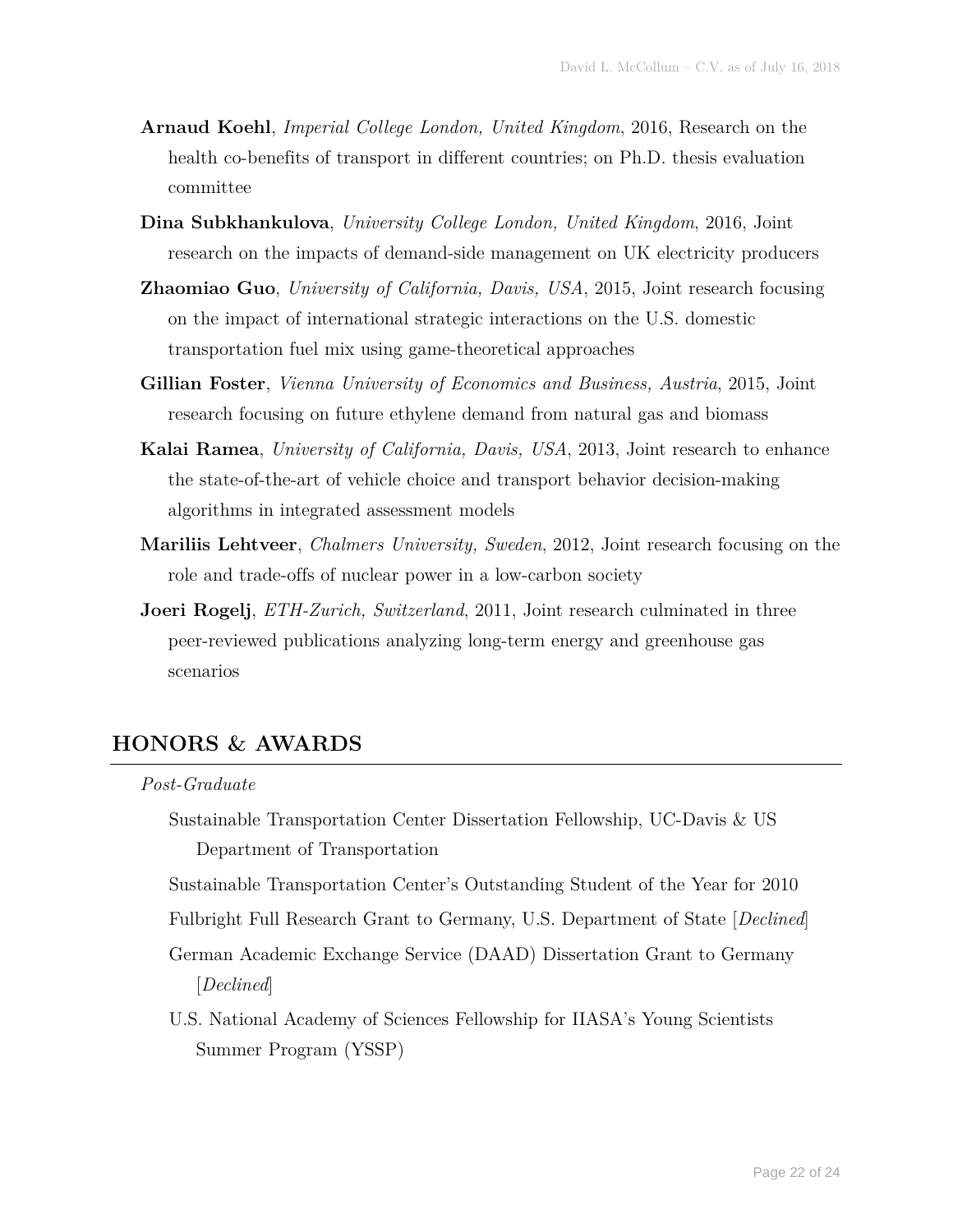Ernest E. Hill Fellowship (UC-Davis) for studying Carbon-Neutral Alternative Energy Solutions

UC-Davis Bixby International Travel Grant

Achievement Rewards for College Scientists Fellowship (2007-08 & 2009-10)

Dwight David Eisenhower Graduate Transportation Fellowship (USDOT FHWA)

UC-Davis Institute of Transportation Studies Outstanding MS Thesis Award

Chevron Corporation Graduate Research Fellowship

UC Transportation Center First Year Graduate Fellowship

Tau Beta Pi Engineering Honor Society Graduate Fellowship

*Undergraduate*

University of Tennessee Chemical Engineering Outstanding Senior Award Tennessee Society of Professional Engineers Scholarship

#### **LANGUAGE SKILLS**

English - *fluent (native speaker)* German - *intermediate*

### **COMPUTER SOFTWARE & PROGRAMMING SKILLS (SELECTED)**

Microsoft Office (Word, Excel, PowerPoint, Outlook)

Endnote

Adobe Illustrator

Matlab

Python

R

SQL Developer

Github